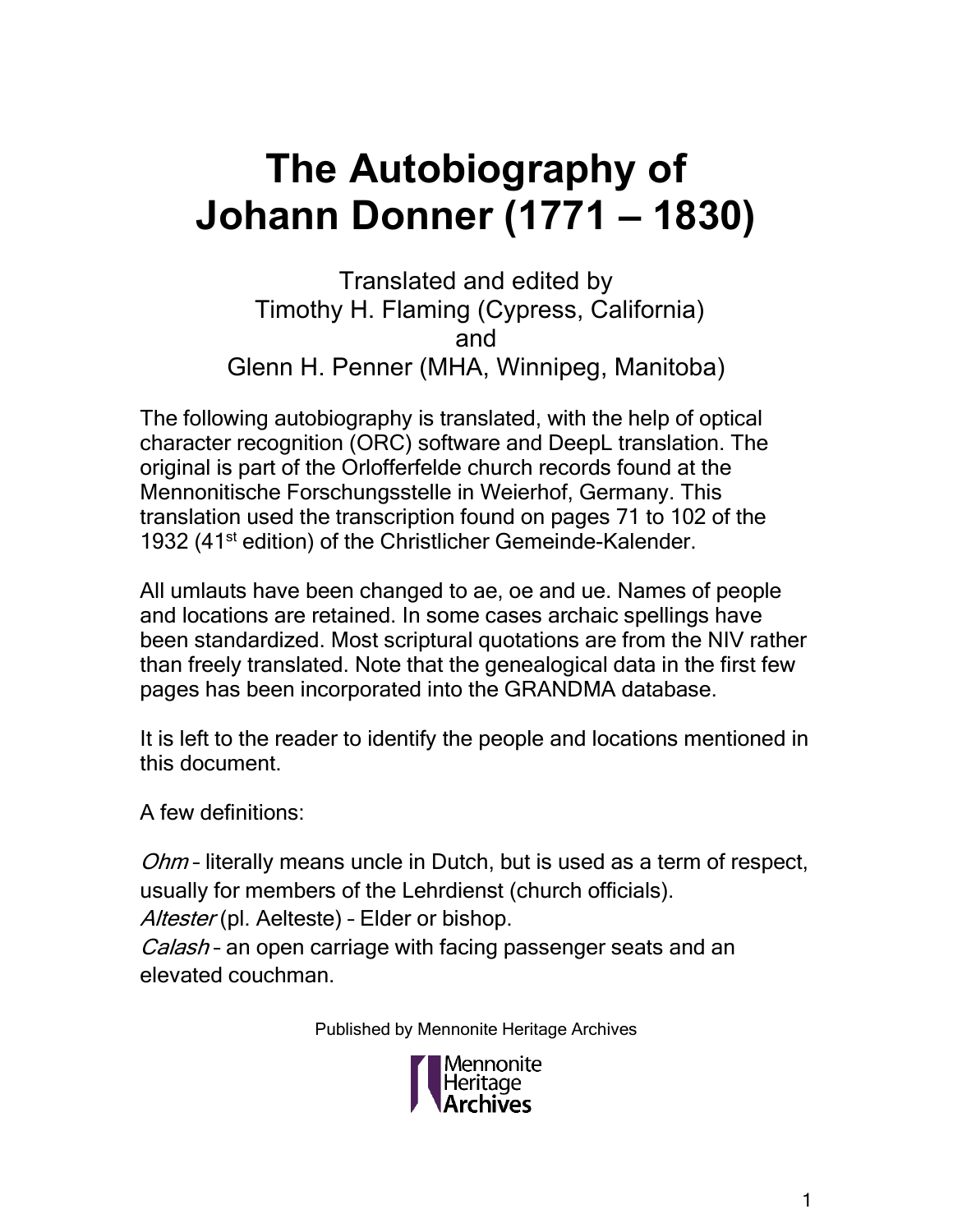## **Autobiography**

## To my dear children Written by Johann Donner, 1825



## **In the Name of God!**

The origin of my surname and that of my first forefathers is unknown. The first named in our family book was Daniel Donner, born in Hamburg, (year and day of his birth is not recorded). He was married on July 13, 1656 to Elisabeth Rosen, who was born in or near the city of Thorn. This couple has 2 sons, Johann, born September 16, 1667 and Samuel, born April 30, 1671. Both were educated by their parents in Hamburg. Each pursued a trade, the first to be a lacemaker and the other to be a clockmaker and both went on to practice their trades.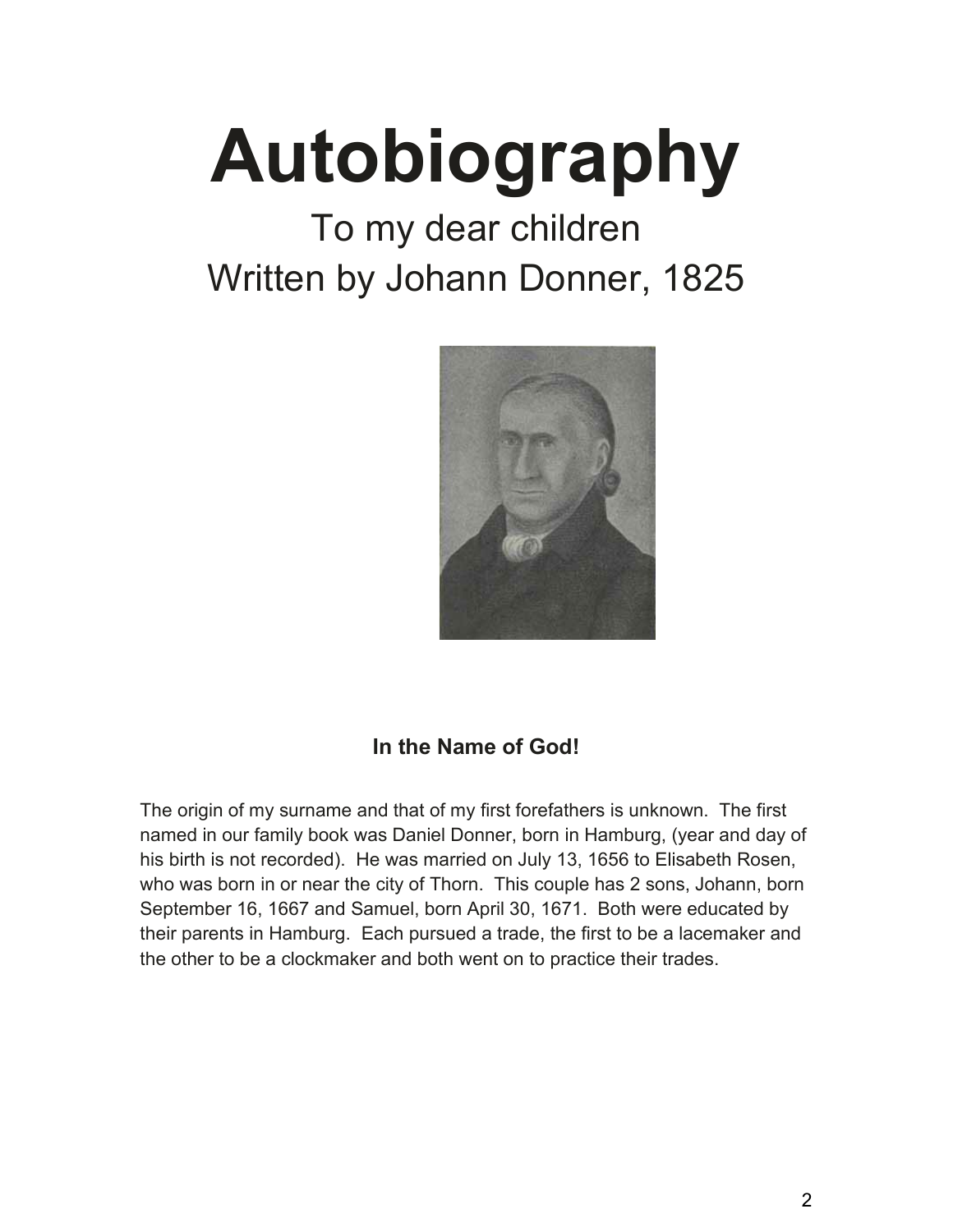Samuel stayed in Amsterdam and changed his name at the amusing insistence of his master, changing the "r" to a "t", since his mischievous master repeatedly said that the name Donner sounded too frightful, while the name Donnet sounded pleasing to the ear; and so, a Donnet family came into being, one descendant, a Samuel Donnet was an engraver in Danzig. The last with this name was Johann Donnet who died unmarried in Danzig at the end of the 18th century. Whether there are still descendants named Donne (r) t in Holland, I don't know. Here in Prussia only one grandchild of the copper engraver, a Bestvater's daughter, who is unmarried, is alive in Danzig. Her nieces and nephews with the name von Kraenskys, are still alive in Prussia and Poland.

Johann Donner took up residence in Danzig and married the widow Mrs. Sara Janze, née von Duehren, on October 10,1694. His son Johann Donner was born July 16, 1696. Four more children who were fathered by him in this marriage died young.

He was elected as a preacher in the Mennonite congregation in Danzig on January 13, 1697 and died on February 14, 1718. Johann Donner, born in 1696, was my grandfather; after his father's death, he lived in his father's estate in the White Swan in the Tischlersgasse on the Redaune near the Schlueffeldammer Bridge and, like his father, ran the distillery and brandy bar. On September 30, 1725, he married Adelgunde Hekker, the daughter of the landowner Heinrich Hekker from the *Kampe*. Among several children born in this marriage and died young, Johann was born on January 23, 1730. He lived and died unmarried in Tiegenhof, April 12, 1773.

On September 14, 1735, my father, Heinrich was born. On June 16, 1737, my grandfather was elected preacher by the Mennonite congregation in Danzig. There was a dispute in the congregation about the wearing of wigs, because the Aeltester Heinrich von Duehren wanted to excommunicate all members of the congregation who wore wigs. Johann Donner advised him to take more lenient measures, so he was elected, against his will, by a part of the congregation to the office of Aeltester, and the Aeltester appointed from Holland for his ordination had already arrived, when he (my grandfather) fell ill because of grief over the division in the congregation and died on July 11, 1740 in his 44th year.

His widow married the merchant Heinrich Kliewer on September 10, 1741 and gave birth to the Aeltester of the Mennonite congregation Jakob Kliewer, born January 7, 1743, and the dyer [*Faerber*] Abraham Kliewer, born March 30, 1747, who has already died in Tiegenhof. In 1744 they had moved to Tiegenhof, where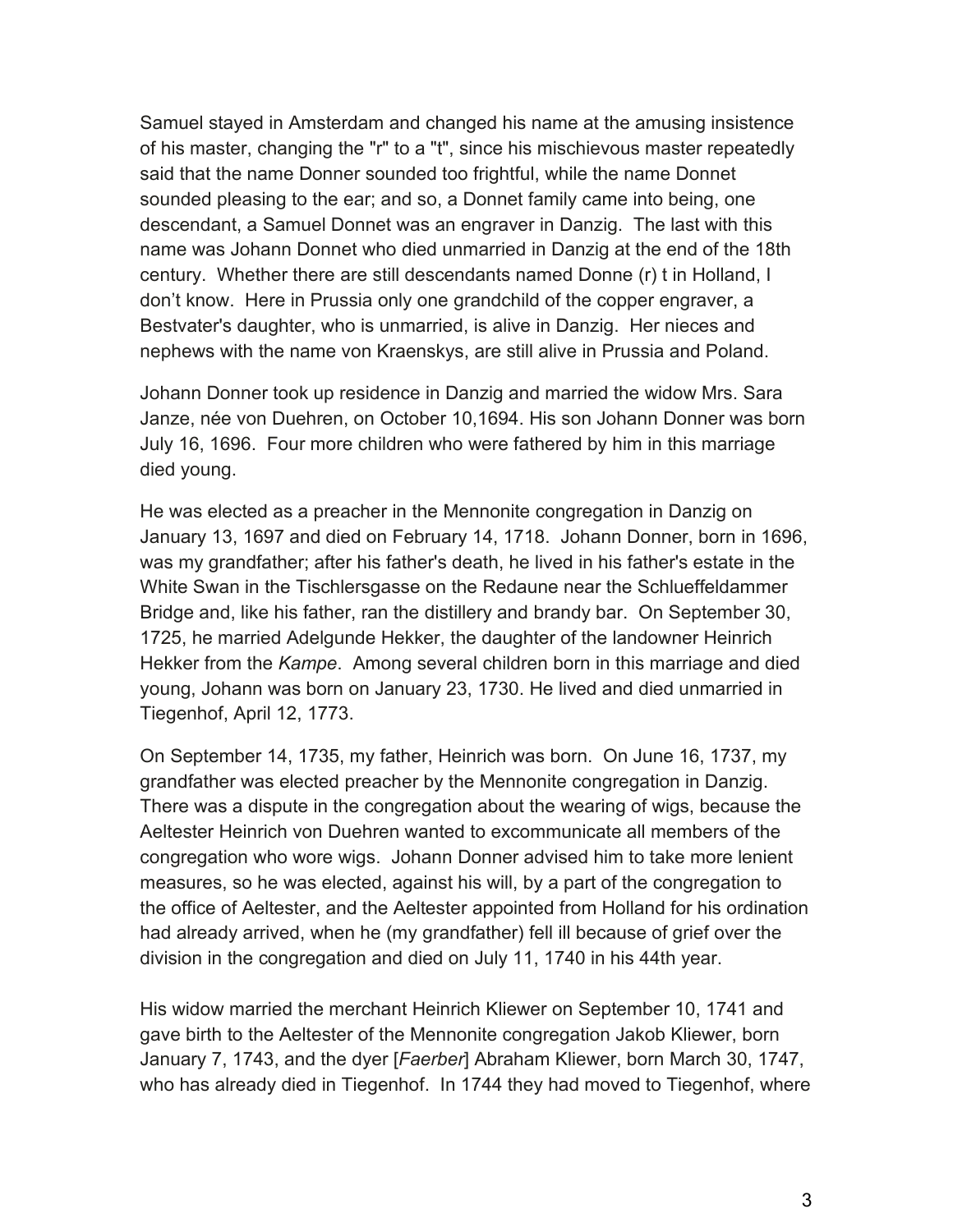they had bought the trading house (later owned by Julius Wiens).

Heinrich Kliewer died January 4, 1762 and his wife (my grandmother) died December 30, 1767, both are buried in Orloff.

My father, Heinrich Donner, married the widow Elisabeth Allert , née Grunau on November 15, 1757, in Orlofferfeld. From this marriage my half-sister Adelgunde was born on August 29, 1758. She is the widow of Peter Stobbe in Tiegenhof, and is still alive today. After his first wife died on November 23, 1766, my father entered into his second marriage with Elisabeth Stobbe on November 20, 1770, in Schoensee, where he had moved in 1761. From this marriage 3 sons and 3 daughters were born, of which I am the oldest. My father Heinrich Donner was elected preacher by the Mennonite congregation in Orlofferfeld on September 21,1766, and on May 31, 1772 this congregation elected him as its Aeltester. He administered this office with fidelity and steadfastness until the end of his life. The well-known dispute over the baptism of persons baptized out of a mixed marriage and persons baptized as infants, who were admitted to our congregation, was decided according to his wishes, and he experienced the reconciliation of all congregations who had opposed him on these issues, as well as the calming of the formerly restless members of his own congregation.

Since the well-being of all Mennonite congregations in Prussia necessitated it, he traveled to Berlin in the company of others on five different occasions, each time justifying the trust that all the congregations had placed in him. He attended the two homage ceremonies of the most noble Kings Frederick William II and III and, as it is generally known, he tried to protect the welfare of all and also the spiritual and physical welfare of his own congregation until the end of his life. He had [ordained] two Aelteste, Heinrich Roth and Jakob Kliewer in Danzig, and Johann Sperling and Dietrich Allert of the Klein Werder. He was a gifted speaker and communicator.

He preached his last two sermons at the communion celebrations held on the two Sundays of the 17th and 18th Trinity in 1804, during which he expressed an inkling of his imminent death. Already weak and due to the onset of illness, he no longer came to church. After twelve weeks of painful illness from dropsy, he passed away gently, being hopeful and blessed, and complete in his faith and trust in God's grace and Jesus' merit on January 2, 1805; and is buried in the Orlofferfeld cemetery together with his second wife, my mother, who died, in the same year, on November 18, 1804.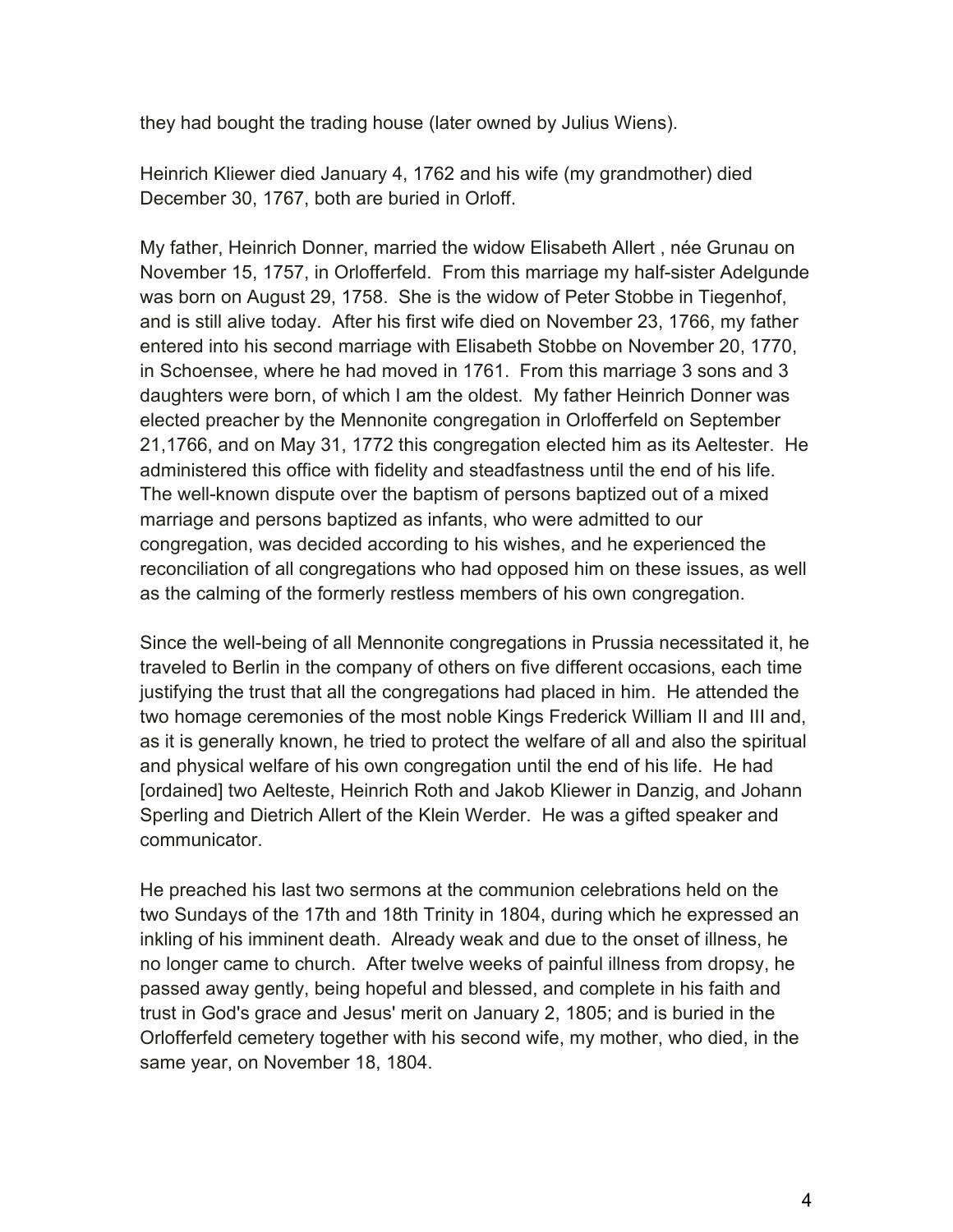So, it is to these worthy parents that I owe my existence, as well as to God. I saw the light of this world on September 26, 1771, in the village of Schoensee in the Tiegenhof district of West Prussia, after my dear mother was saved from death by the difficult birth of her firstborn only by God's gracious help. This, my first danger of death, was soon followed by several in my earlier life, from which the gracious and protective hand of God saved me each time. To the praise of God and for the memory of my dear children, I will describe them as they really happened to me. The first danger happened to me in my 4th year, the circumstances of which I remember more from the stories of my parents than from my own memories. My parents were about to drive to Tiegenhof, when on the village road close to my father's farm a loose horse with a hanging sack came running up, my father, who jumped out of the calash, wanted to grab the horses' reins. However, our horses spooked and stampeded, causing my father to be knocked over and dragged a distance by the reins. But when he noticed that the horses were jumping into a ditch, he let go of the reins and called to my mother to jump out, but she thought that she should stay with her boys. When the horses took a sudden turn, I fell out of the calash. She grabbed me by the coat and pulled me back, so that I fell at her feet with my head down. She then grabbed the reins and tried to restrain the horses. The horses, however, ran away so wildly and so close to the partly dry village ditch that the calash tipped sideways three times. Fortunately, each time the calash hit the willow trees growing on the road side and was thrown back. If the carriage had fallen between the willows, my mother and I would have been crushed, but it remained upright, and the horses were restrained by our servants, so that they finally ran through the gate onto the farmyard and could be seized and restrained at the stable.

Thus, the merciful God saved my mother and me from death, except for slight bruises. My dear father had all flesh torn off of his fingers on both hands by the reins, down to the veins and tendons, which caused him great pain and from which he had the scars for the rest of his life.

I was even closer to an accidental death in my fifth year, when my parents were driving back from a visit to my mother's mother at Schoenseerfeld in the evening, and the horses, which had otherwise been very calm, suddenly became frightened and jumped into the millrace running along the road. My mother jumped from the wagon and remained lying on the bank, and looking up, with everything in the ditch. She only saw a small flap of my father's coat above the water; his head was stuck so firmly in the soft ground that he could only get loose with the greatest effort and roll over the water. When he came out, he immediately shouted: "Where is the boy? Whereupon my mother cried fearfully: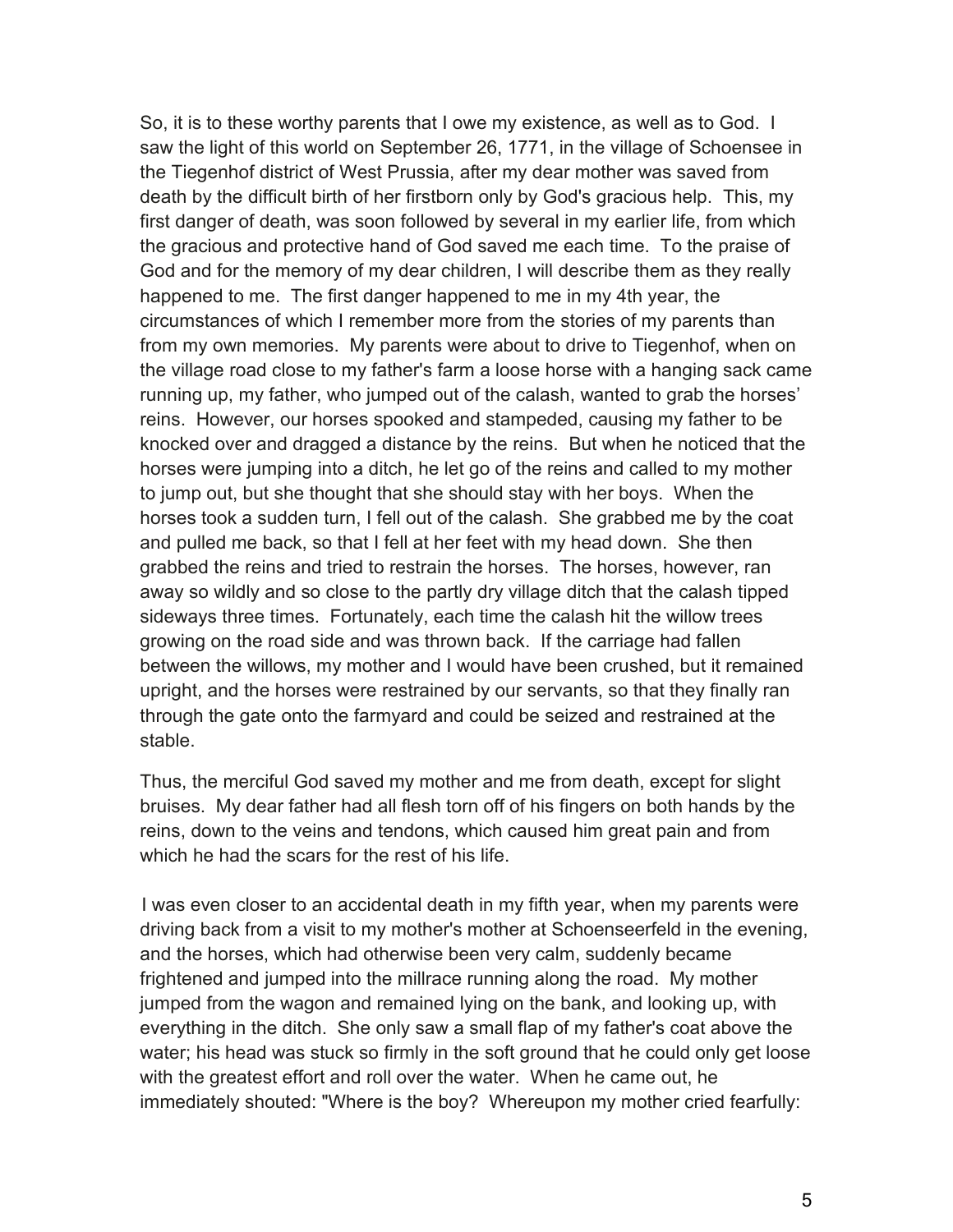Oh, he is in the ditch! Thereupon my father finally found me lying in the bottom of the ditch between the front wheels of the wagon and the hind feet of the horses and initially thought I was dead. But I recovered after both parents did everything they could on the spot to save me. It was always noteworthy to my parents that the horses, while I was lying at their feet in the water, behaved quite calmly, but as soon as I was out, they raging so violently, as if they would trample the whole wagon, until finally they too were pulled out of the water by bystanders who rushed over. God's mercy thus graciously saved me.

Later, when I was grown up, I was in mortal danger a couple of times, once when the farmhand with the ladder wagon, on which I was sitting, drove carelessly down the steep Vistula embankment, so that the wagon tipped over, but I suffered no injuries except for the fright. Another time, during the winter after I had gotten married, I was on the *Frisches Haff* along with several other sleds, which we were being using to collect wood. My horse spooked and ran away, tripping the sled over, but I held onto the lead and was dragged behind. I was afraid that my horse might run so far that I would not be able to find it again. There was a thaw and water on the ice so that as the horse ran at full speed, the water on the ice sprayed all over my body, soaking my clothes completely. There were very large rocks protruding from the ice along the high bank where this happened and I could easily have been crushed against them. But thankfully God protected me, and since my horse had run for quite a distance into the open lagoon, it fell down once, but picked itself up sooner than I could and ran away even faster.

At this little pause I had the advantage of seizing only the left rein, thinking that the horse would at least run in a circle and return to the other sleds, but this failed, as he continued in a straight line just as fast as before, until at last he fell down exhausted. This time I was very quick to pull myself together and threw myself on the horse's head and kept it lying down until my companions came to me and tied my wild horse to my other tame horse, which the servant was driving, and we were able to continue our journey to Sukase. Praise be to the Lord that he protected me so graciously this time as well.

My education was better in the local rural way than most farmers' sons enjoy. My father, born in the city [of Danzig] and brought up by urban pious parents, was able to teach me more useful knowledge than most country folk have at their disposal. Also, I was so fortunate to enjoy the instruction of the rather learned school teacher named John in Orloff, after my father had moved back to Orlofferfeld from Schoensee in 1778. My mother sought to form and keep my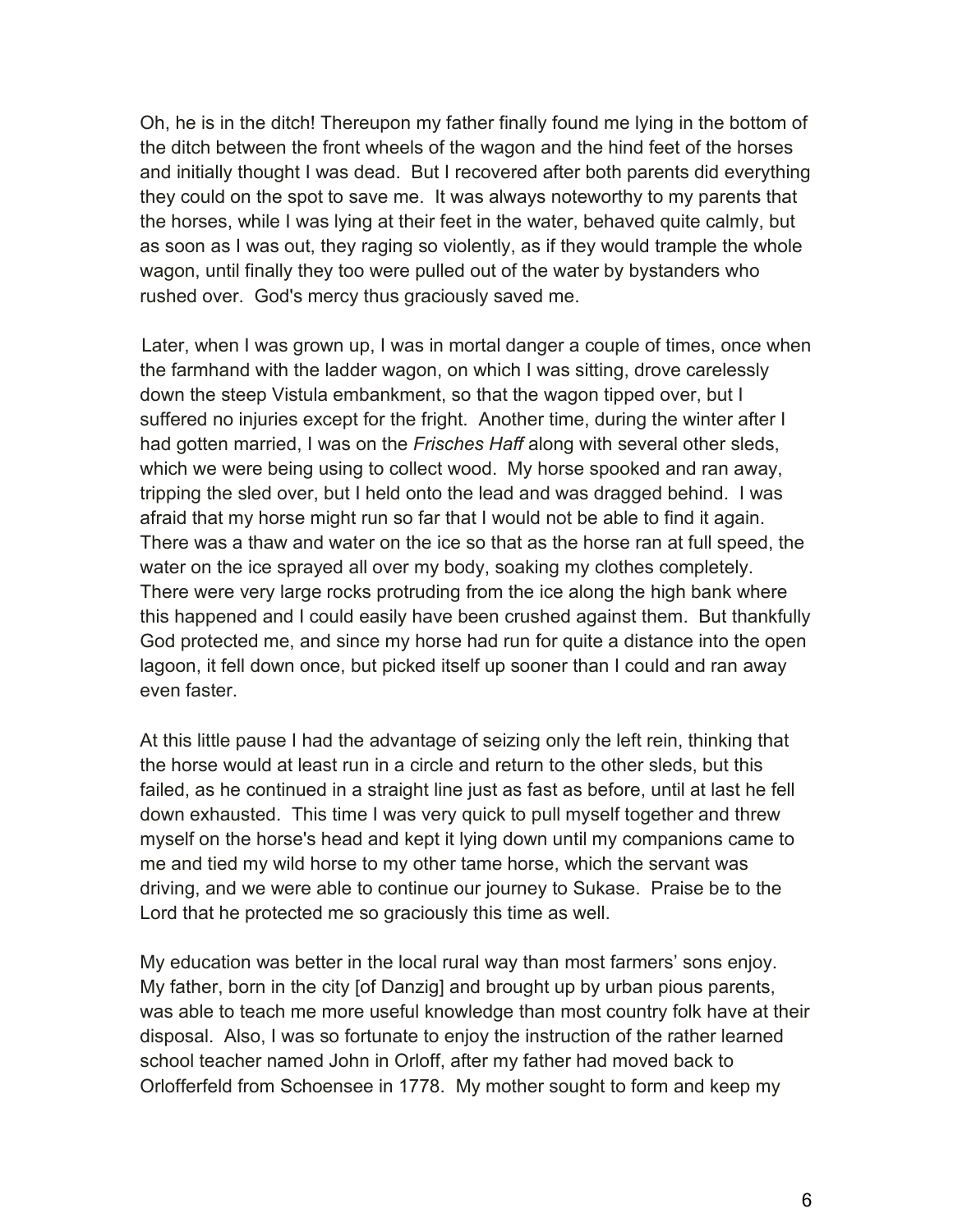soul pure by instilling in me from my earliest years the dignity of prayer and the bliss of a firm daily trust in God. Other knowledge, insights and useful concepts were instilled in me by my father through his teaching and good books, and my love of reading was very beneficial to me in my adult years. I had such a great inclination for painting from my youth that my father was determined to apprentice me to an artist, which my mother, however, prevented by her great devotion and love. In the end, she alone resisted the will of my father, all my relatives and also my own desire to go to Amsterdam with a Dutch Mennonite merchant, Mr. Bostin, who was staying in Danzig. Mr. Bostin visited us often and asked me to take everything with me, with the assurance that he would teach me the trade with his rich relatives and give me lessons in the art of painting. But since my mother did not give her consent, I did not go and as time passed it became apparent that having gone would have worked greatly to my disadvantage, because the young foreigners in Holland were very oppressed during the French revolution and the religious liberty of the Mennonites were completely abolished by Bonaparte.

The Lord's counsel is wonderful, but he guides everything out marvelously. In addition to my mother, Cornelius Grunau a preacher from Orlofferfelde, loved me and wished me to stay here, once gave me the following poem to think about: " Should I swim to distant shores, to find a faraway paradise, perhaps, but contentment can bloom at home, far from the foamy beach". His wish was fulfilled. He lived to see my first marriage engagement to the widow Helene Quiring, née Bestvater, here at Beyershorst in my 28th year. Before my marriage, however, he died in September 1794. After the death of my first wife, I married his daughter Maria Grunau in the spring of 1799, and so the poem he had given me earlier was sufficient to assure me of his fatherly love, which he would undoubtedly have granted me if he had lived longer.

In my youthful years I was exposed to many temptations; young relatives, who often visited my parents' house, sought to portray sin to me in a charming way under the pretext of permissible pleasures and to lead me into company where respectability was sometimes violated. My parents warned me with pious vigilance, and if it seemed hard to me at that time when they kept me back from such gatherings, I have recognized their care with heartfelt gratitude at a more mature age, without which I could have been very easily seduced. Even in my later years I was guided by my parent's admonitions. Before my first marriage, free thought became very fashionable in this region, and such books and persons were known to me. During this time, I was persistent in prayer to God seeking to know the true faith that I did not fall into unbelief. The thorough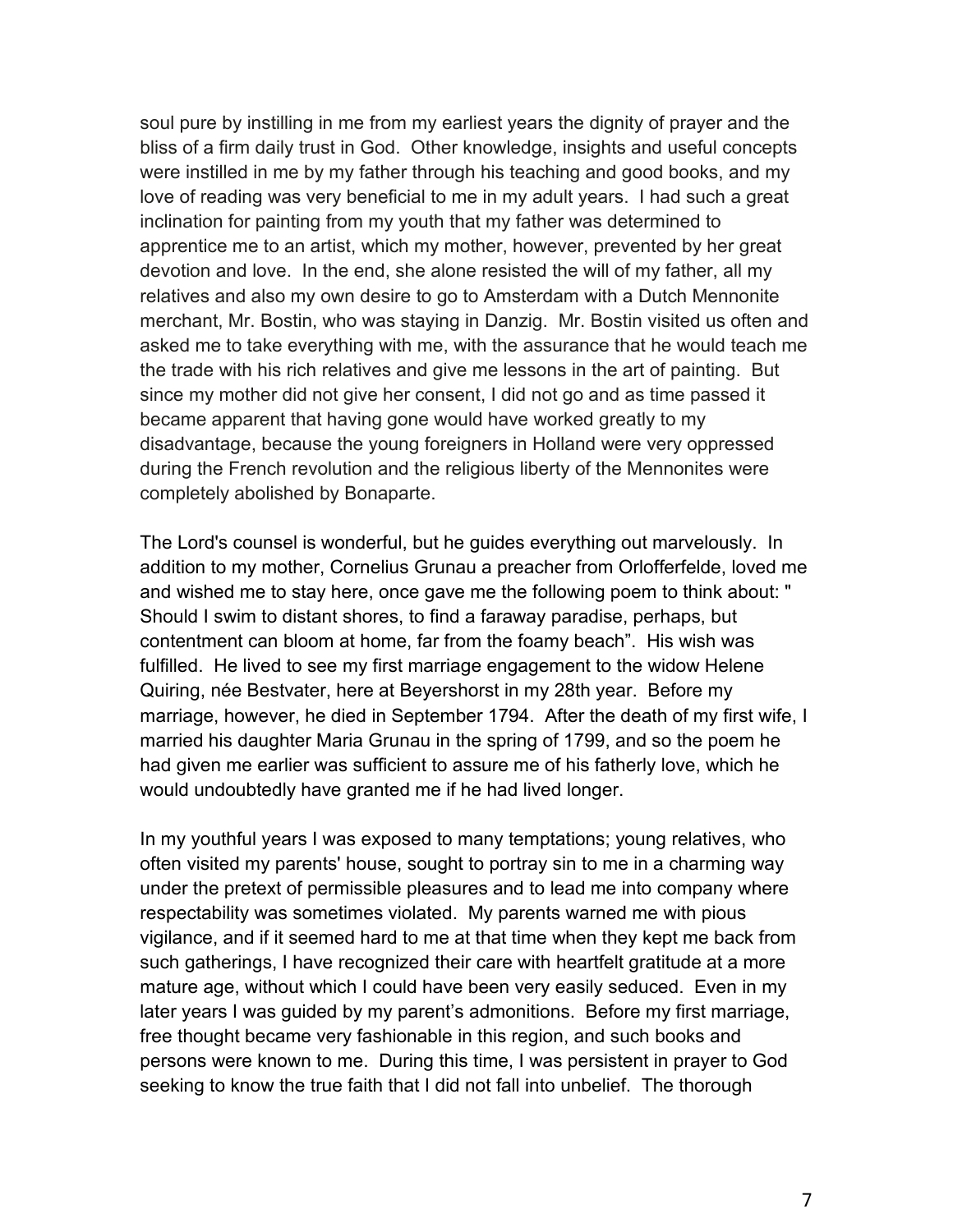explanations of my father were very useful to me in strengthening my faith. In general, I must confess to the glory of God that just as He saved me so often from apparent danger to my life, He also graciously protected my soul when the temptations were at their greatest. The first grace in this regard was that God gifted me with a quiet mind and I also suffered a lot from headaches, both of which kept me from many soul-damaging pleasures. Furthermore, when I was really in sinful company, my eyes, ears and thoughts were kept pure, about which they mocked me, but I nevertheless escaped sin without even knowing how, e.g., as I once did not take part in the amusements of the youth at a guest bidding, and someone from the company teased me with the words: "What do you want? To read the Bible?"

Yes, I answered, which pricked his conscience, at which point he fell silent and left me alone. It even happened to me that under the pretense of close friendship, one sought to intoxicate me with sweet-tasting drinks in order to make me capable of sins that would have stained my soul forever if I had practiced them. But through God's watchful care, the urge to sin had to be weakened, and instead of the irritation, I felt a violent disgust for the offered opportunity to turn to sin, the near and great danger from which the hand of God saved me. When I recall all this and more now in my later years, I sink deeply ashamed at the feet of my God and Savior and exclaim deeply moved: "I am unworthy of all the kindness and faithfulness you have shown your servant." Genesis 32:10. Without any merit on my part, the Lord Jesus has fulfilled in me what He promised His disciples. Luke 10:19, " I have given you authority to trample on snakes and scorpions and to overcome all the power of the enemy; nothing will harm you." and Mark 16:18, "and when they drink deadly poison, it will not hurt them". Hereby I cannot and must not in the least put myself on a par with those holy disciples of the Lord, but I must rather confess that I have in many ways departed from God and am in sin and lack the glory that I should have before God, Romans 3:23, and if my evil impulses were not restrained by a higher power, I would perhaps have sunk into the greatest vices. But to the eternal praise of God and as a warning to my children I must confess how the great goodness and long-suffering of God alone has protected me so wonderfully from gross sins and vices and with inexpressible wisdom has led me to repentance. May the eternal mercy of God also guide and lead me the rest of my life completely according to His will and also protect my children and children's children as much as possible from all sins!

The events of my pilgrimage have often been unusual enough to record them for the memory of my children. The first ten years of my married life flowed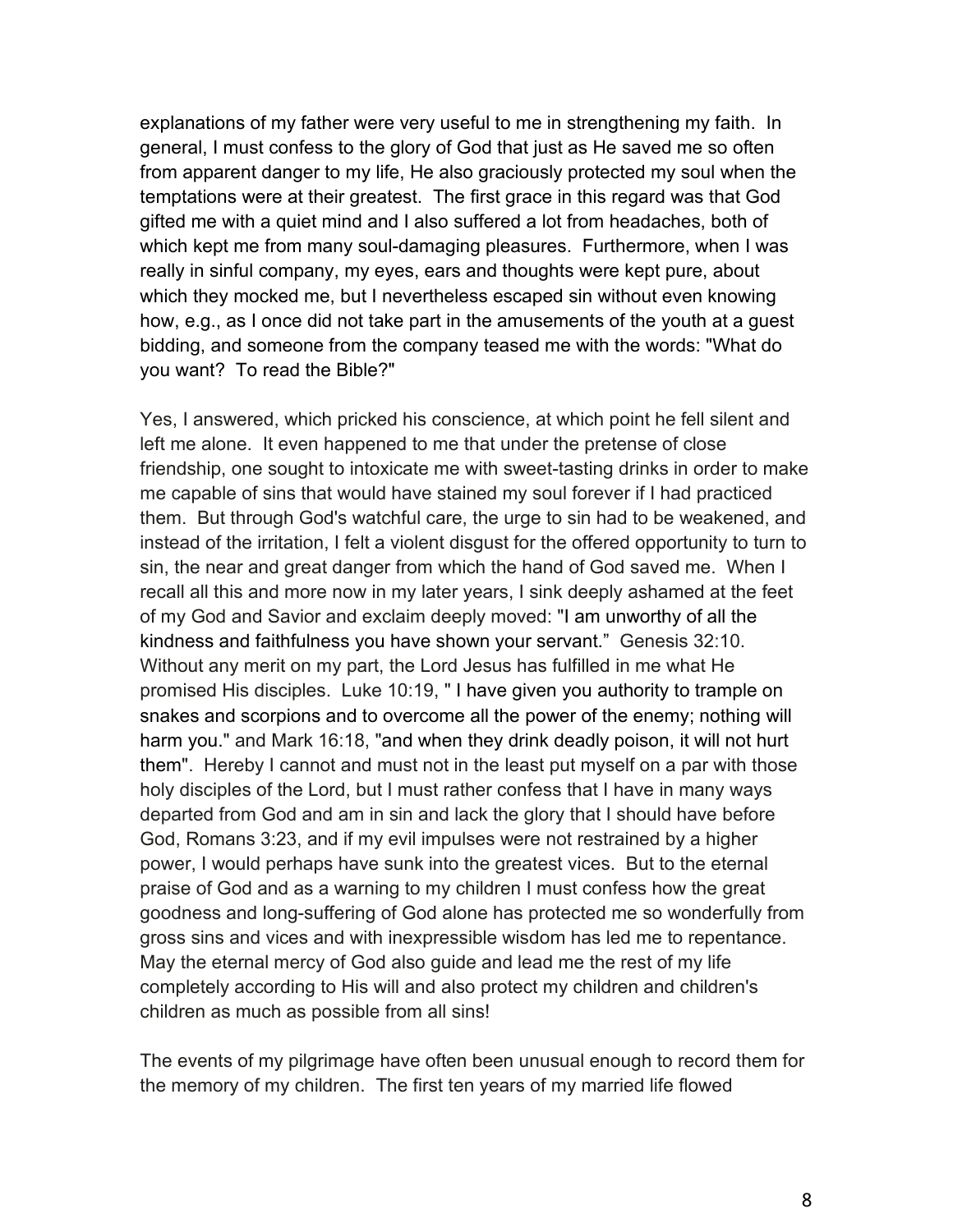tranquilly; when in the eleventh, the all-powerful hand of God the Father shifted me to a more important sphere of activity. After the death of my father on January 2, 1805, the congregation of Orlofferfelde, through God's guidance and under the supervision of the Aeltester Dietrich Allert of the Marcushoff congregation, first elected me as a preacher on February 24, 1805, and on September 29 of the same year (in my 33rd year and with 129 votes) as an Aeltester.

Our merciful God abundantly bestowed his help, strength and blessing on me and soon circumstances arose in which it was mainly the grace and help of the Most High that counted. In 1806 the war with France broke out, which was very disastrous for Prussia. After the defeat in battle at Zena in October, and the dangers of the war came closer and closer, the Mennonite congregations in Prussia decided to offer the King 30,000 Reichsthaler for the soldiers, widows and orphans. Since the Royal Family had fled to Koenigsberg, the King was informed of the intended offer by the Mennonite deacon, Abr. Nickel from the Kulm congregation during his presence in Graudenz, whereupon the money was paid in Osterode according to the Royal instructions. I wrote the accompanying letter and the King issued a very grateful letter of appreciation to the congregations. Since this incident, all the churches have placed their trust in me, which I owe more to the grace of God than to my own skill. After the terrible war years of 1807 and 1808, which thank God left our religious freedom untouched, in 1810 an important statesman made a proposal to all the Mennonite congregations through addresses to the Koenigsberg congregation to buy themselves out of threats to loss of privileges through a further offer of 100,000 Reichsthaler. The urban communities were completely in favor of this, but the rural communities had already suffered too much in the war and were therefore quite unable to raise this much money. I seriously opposed the purchase of protection and all the members of the rural communities strongly supported me. However, an attempt should be made to raise a considerable sum and to offer it to the King as a gift. After repeated consultations, two protection funds, namely 10,000 Reichsthaler, were tendered and put together with effort. This was announced by the Aeltester Johann Wieler in Koenigsberg to the aforementioned gentleman. Since the latter did not respond to repeated inquiries, the said Johann Wieler declared that he did not have any further advice and believed that the 10,000 Reichsthaler was too small a sum to be offered to the King; he therefore left it to the rural community to do with this money what they thought best. A year had now passed about this matter, and since the Royal government in Marienwerder had learned that the 10,000 Reichsthaler was in Marienburg, it requested the Treasurer, Mr. Cornelius Wiens several times to pay this money to them. However, they did not want to do this without the King's permission and so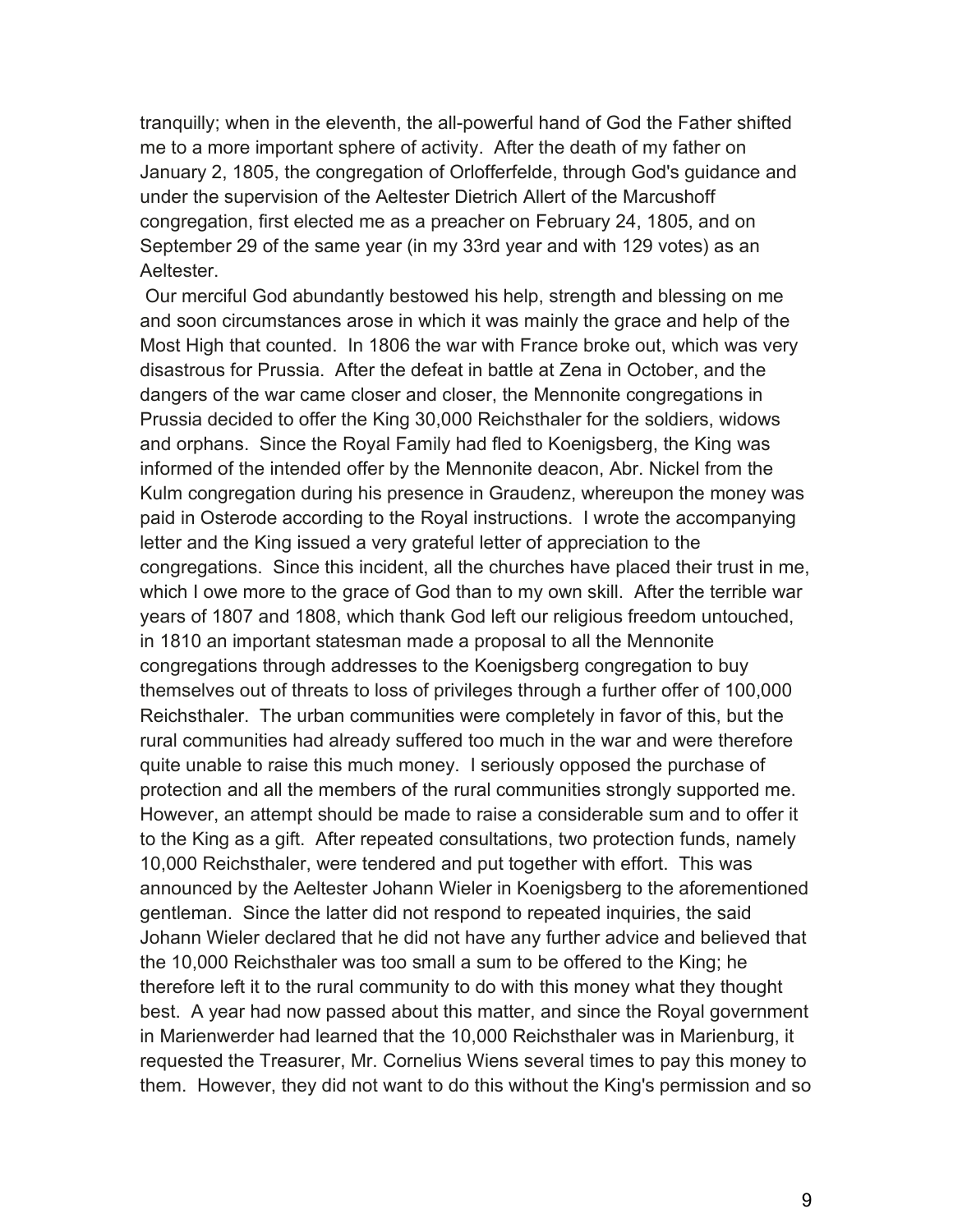it was decided at a meeting in 1811 to offer the King the 10,000 Reichsthaler as a free gift for the needs of the state in a humble presentation.

I had to make this presentation again and to the comfort of all of us the King answered in very gracious terms with assurance of the continuation of his special grace and immediately issued an order to pay the money into the central treasury of the government at Marienwerder, which was done by me in the company of the Aeltester Peter Regehr and the Treasurer Cornelius Wiens in Marienwerder. Soon thereafter it was announced in the Berlin newspapers: "That the Mennonite congregations in Prussia, moved by pure patriotism, had offered His Majesty 10,000 Reichsthaler for the needs of the state, which is a remarkable sign of special attachment and loyalty". Through this and other circumstances, the trust of all the congregations in me was strengthened even more, including the terrible years of 1813-1815, in which our enemies and adversaries did everything they could to make the Mennonites liable to military service. Our religious freedom was entrusted primarily to me, although the other Aelteste and preachers supported me fully. And as frightening as these challenges from the *Landwehr* [militia] and *Landsturm* [Reserve Militia] and the drafting of *Trainknechten* [Transport or Supply Units] were to the Mennonites, our merciful God powerfully accompanied my feeble efforts and simple letters to the King and other high authorities with his blessing. God rewarded me with the trust and heartfelt love of my fellow servants, all the Aelteste and preachers of the Prussian congregations, to the point that I often found myself moved to tears of gratitude. And only this loving trust, together with divine help, could give me the courage and steadfastness to face the most difficult challenges and conquer them successfully. This required constant vigilance and every resource of body and mind, and caused many sleepless nights filled with fear and anxiety. In 1813 when the French army was defeated in Russia and had already retreated as far as Silesia and Saxony, the Prussian General Jork was still in East Prussia with his forces and formed *Landwehr*, which had not existed in Prussia before that time. He declared that the Mennonites in East and West Prussia and Lithuania were personally obligated to these *Landwehr*, or that they had to redeem themselves with the equivalent of 25,000 Reichsthaler and 500 head of suitable cavalry horses. In Koenigsberg, a general commission was appointed for the establishment of the *Landwehr*, headed by Lieutenant General von Massenbach as Military Governor and Minister von Dohna as Civil Governor.

At the beginning of February 1813, this Commission requested all Mennonite congregations and especially the West Prussian ones (because they are the most numerous) to send deputies to the Commission as soon as possible in order to comply with this demand. From West Prussia, *Ohm* Peter Regehr from Siebenhuben, Aeltester of the Ladekopp congregation and I, were appointed to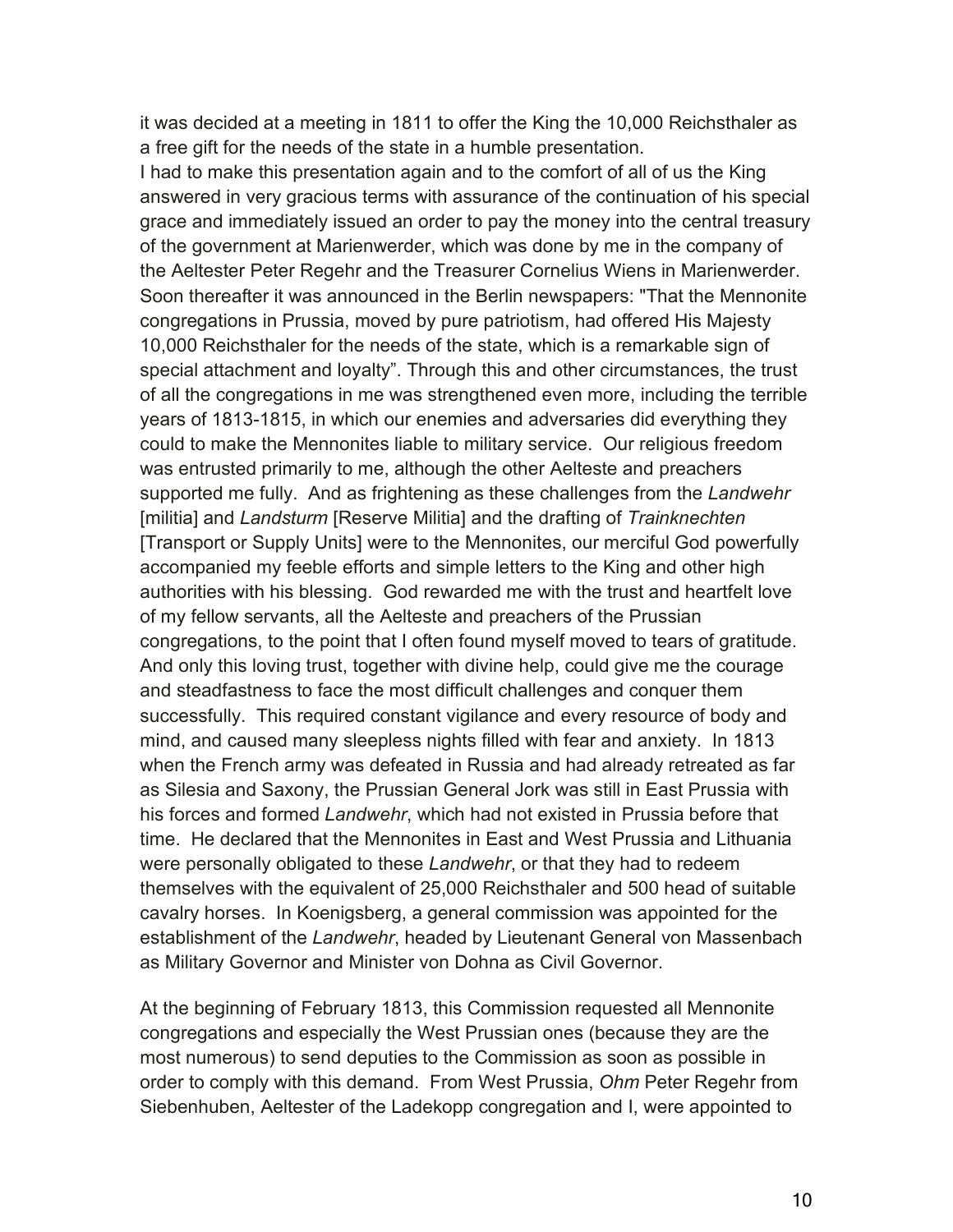do so at a meeting in Marienburg. Before this meeting, however, we first wrote to the President of the Government, von Wissmann, and asked for clarification of the request he had issued for war contributions, because we had been so urgently called upon to do so by the *Landwehr* Commission Before we received an answer, however, we left on March 9. In Elbing, however, we received the decision of President von Wissmann, which had been sent to us by relay from Marienburg, so that we could act accordingly. The President explained that the Commission was not entitled to ask us to make this contribution. But this turned out not to be the case. The journey to Elbing was very difficult and had to be made on foot, because the Elbing area had been flooded the night before by the damming of the lagoon up to Tiegenhof, and the roads were completely impassable due to deep muck and frost. So, we went to Gross Mausdorf and by then we often had to wade in water up to our knees. From Gross Mausdorf we were taken on horseback to Halbstadt. From here we were transported by boat and wanted to go from Sommerau by express post, but we received the message that the lowland near the Fischau at the *Lame Hand Inn* was also flooded and the riding would be impossible. So, we had to walk along the Nogat dam. At the Nogat pastureland and while there was still no water to be seen, we were told that it was the most direct way to Elbing. It was already 8 o'clock in the evening and soon we encountered so much water that we had to walk in it up to our knees and break the weak ice before we could continue. So, we arrived in Ellerwald with soaked boots, stockings and pants at 9 o'clock in the evening at the home of *Ohm* Regehr's brother-in-law Penner. We stayed overnight to dry out our wet things a little, but the time was too short and so we left with wet feet early in the morning to Elbing. Here we took a passport from the Director's Office (Intendantur), and President Bax encouraged us to comply with the Commission's demand. In the afternoon at 2 o'clock we left by express mail and from the Klein Werder *Ohm* Franz Cornelsen from the Thiensdorf community and Jakob Claassen from the Marcushof community accompanied us. Also, two from the Elbing church had already gone ahead. We spent the night in Braunsberg and arrived in Koenigsberg on March 11 under hard frost and constant snow flurries.

I and *Ohm* Regehr lodged with the Aeltester *Ohm* Johann Wieler. After we reported, we were received very graciously by the Minister von Dohna. We had to sit down on the couch (Canapee) and he even offered us breakfast. We had to appear before the Commission several times, of which the following persons are still in my memory, namely the General von Massenbach, the Minister von Dohna, the Count von Bardelsberg, the Count von Lehndorf and others, General von Massenbach took the floor and suggested that we could be released from the *Landwehr* on condition that we pay the 25,000 Reichsthaler and deliver 500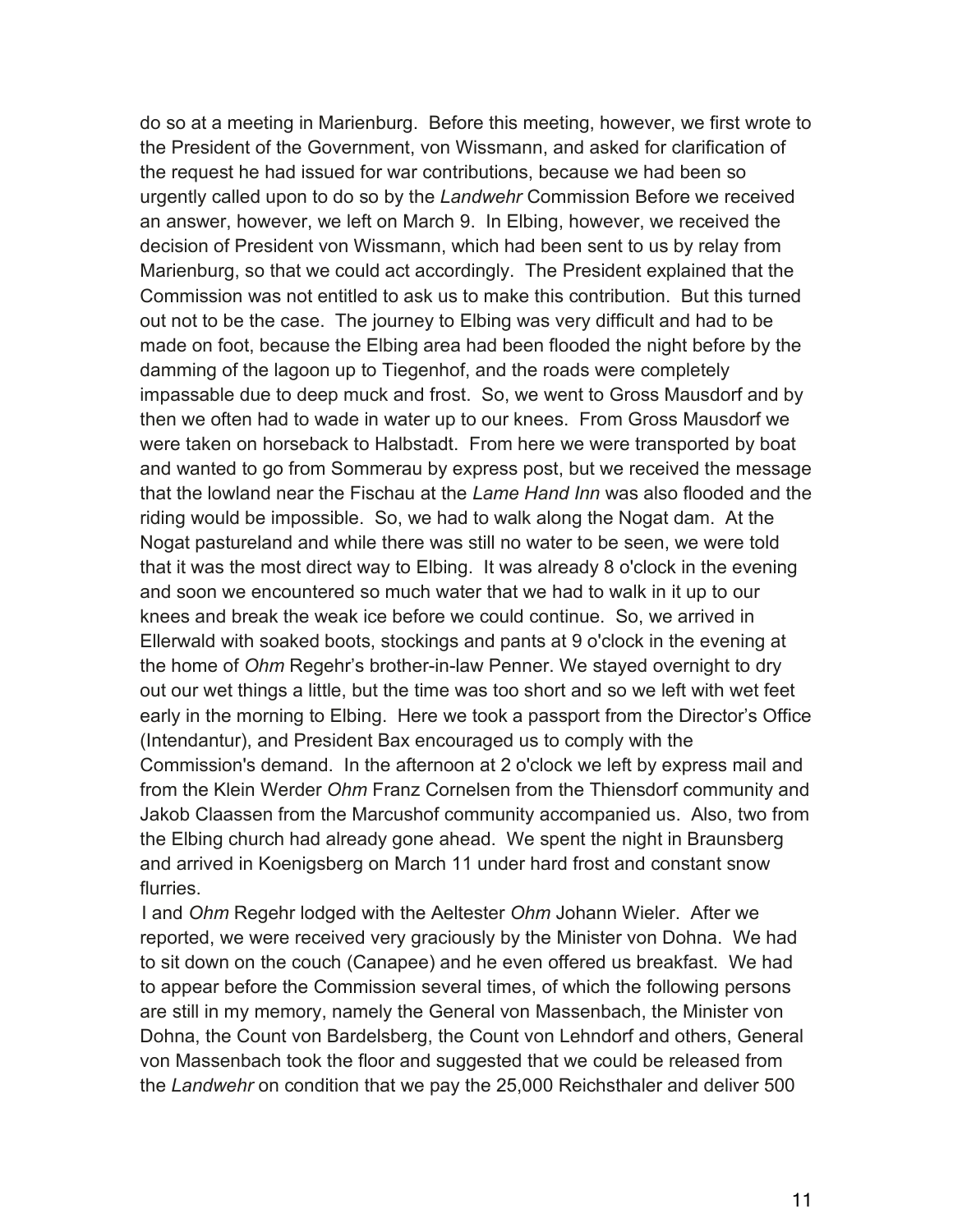horses. He then asked us whether it was possible for us to meet this demand. We replied that we thought it was our duty, but that we had been so run down by the war of 1807-1808 that it seemed quite impossible for us to raise so much money. The General explained that our religious freedom was worth so much that even the heaviest sacrifice should not seem too great to us, and since I replied that we, as deputies, had been told in the name of the community on our departure that it would not be possible for them to make the entire demand, and that we therefore did not see any way of raising everything, we humbly asked that the demand be reduced by half. The General came closer to me, pulled me by the buttons of my coat and said: "Dear friend, you have suffered a lot because of the war, I have experienced it myself with my goods and the war has not made me rich, but poor, but you must value your freedom more than money; if you are allowed to stay at home, then we will have to bleed in the war, and no money can buy human life! Oh! what I would give if I could bring back to life my son (Major Massenbach) who was lost in the battle at Mietau! Oh, my son, oh, my dear, dear boy!" At this he looked up and tears ran down his cheeks. When you consider this, my dear friend, he continued, then you must make such a painful sacrifice to your country and only through this will you be to some extent be justified compared your fellow countrymen who are fighting and bleeding for the fatherland. Finally, it was approved that we should raise only 20,000 Reichsthaler and 300 horses, but this should be reported to His Majesty the King, for which the General gave us permission to do it immediately from Koenigsberg and to ask for the highest permission, and he would report it to the King in the name of the Commission.

This was done, for which the Koenigsberg Mennonite merchant Jakob Aimmermann prepared a draft, and I also prepared one; mine was approved and forwarded as written. Before we left, we discussed how to raise the money, and we deputies from the rural communities asked the urban communities to pay proportionately more, because the cities, especially Koenigsberg, had gained more in the war than they had lost. The Koenigsberg deputies were inclined to do so, if the Elbing, Marienburg and Tiegenhof churches would do the same; but this was thwarted by the two Elbing deputies, von Riesen and Thiessen, who chided us rudely.

Thereupon we traveled back again and awaited with fear and hope for King's decision which arrived soon and His Majesty declared: that, since they could not judge from a distance how much the Mennonites would be able to contribute, they would exempt us from the *Landwehr*, but they left the regulation of their equivalence to the General Commission etc. And the Commission now regulated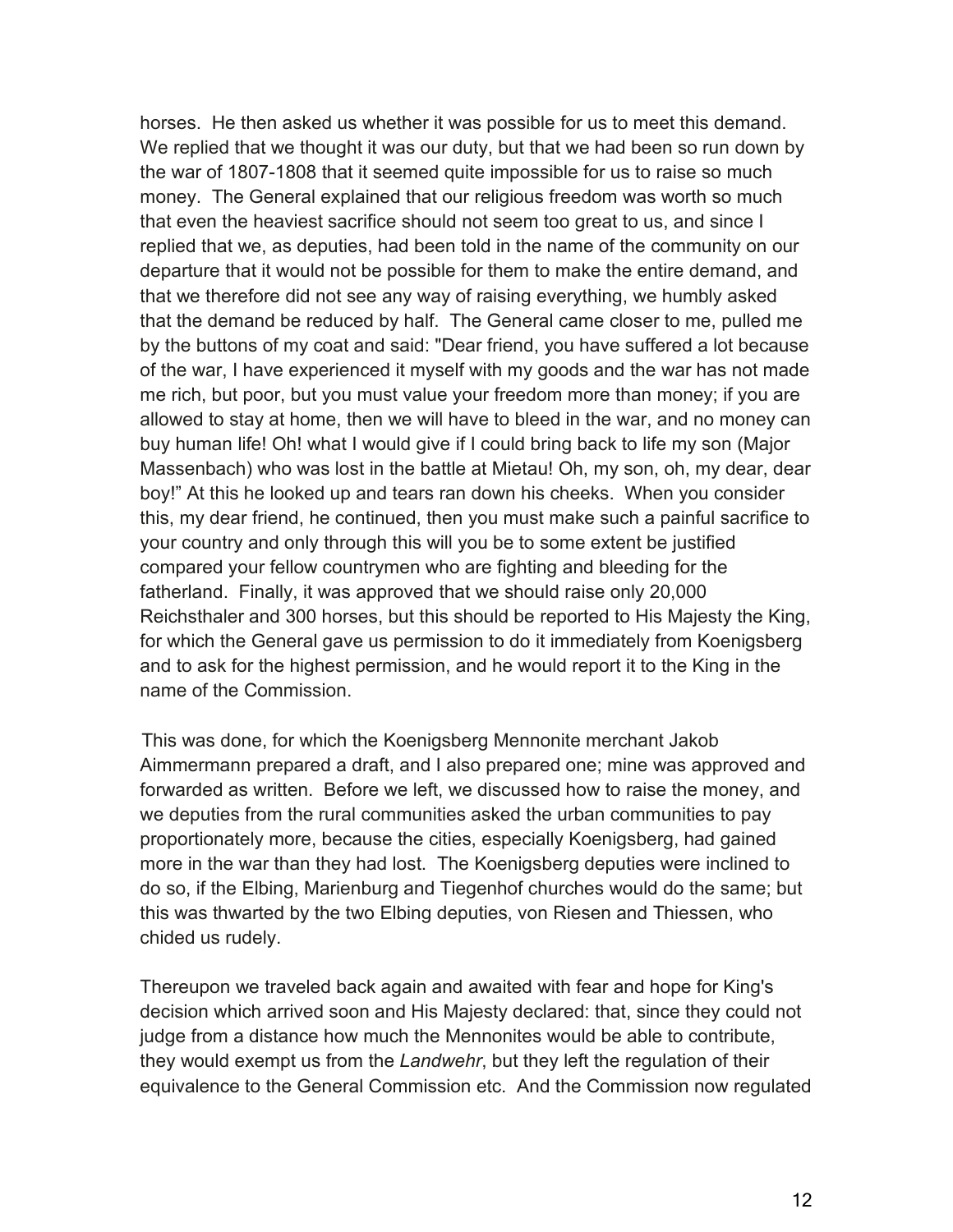us without any compassion, because immediately after receipt of the King's Resolution, it issued an order to Aeltester Johann Wieler in Koenigsberg: that the 25,000 Reichsthaler and 500 horses demanded by General Jork had to be paid in 8 days or the religious freedom of the Mennonites would be suspended. The claim would accordingly be collected by military enforcement, and it would send an officer to Marienburg to collect the horses. This harshness was mainly the result of the complaints meanwhile received by the Commission from the estates, dike judges, dike jurors [Deichgrafen, Deichgeschworenen] and other superiors of the Gross and Klein Werder, who demanded once and for all that the Mennonites should not be exempted from the *Landwehr* at any price, while still slandering the Mennonites in the worst way. The Koenigsberg church responded to the demand of the Commission by immediately paying half the whole demand. We had to get this money there within 8 days and the last half the following week. This caused fear and anxiety, many could not pay and those who could would not pay more than their part, but with much effort everything was raised in due time. In Marienburg, the officer arrived and selected 500 of the best horses from the many that had been brought there, and the Mennonites had to listen to a lot of sneering abuse from people of other faiths, such as: Captain, don't accept horses from the Mennonites, fallen soldiers can't be purchased with horses, or, this is how the Mennonites want to buy themselves out and we should protect them and lay down our lives for them, etc. However, everything went off without any real commotion, although there were many threats of revolution because of our freedom.

While all this was going on, I lay ill in bed, for on the Koenigsberg journey with wet feet I had caught such a cold that soon after I became ill with river fever, which alternated with such violent pains in the skull that at times it was almost unbearable and from which I had to lie in bed for seven weeks. During this time, our enemies constantly proposed everything they could to destroy our religious freedom and got the government to such a turmoil that in East and West Prussia some young Mennonites were actually conscripted as *Trainknechten*. All of our proposals were scornfully rejected and those conscripted were not released. At a meeting it was decided to travel to Koenigsberg again to ask the government for help, for which I had to draft a presentation from my bed. The Elbing congregation had already written the government and considered this trip unnecessary, and when *Ohm* Peter Regehr and *Ohm* Bergthold traveled nevertheless, the Elbing preachers met them quite rudely, some even saying that they should be held back from the trip by force, and the wheels of their wagons should be broken. In the meantime, God turned the hearts of the governors to our good, and those who were arrested were immediately released. Through God's help and protection, none of my parishioners were drafted, but the fear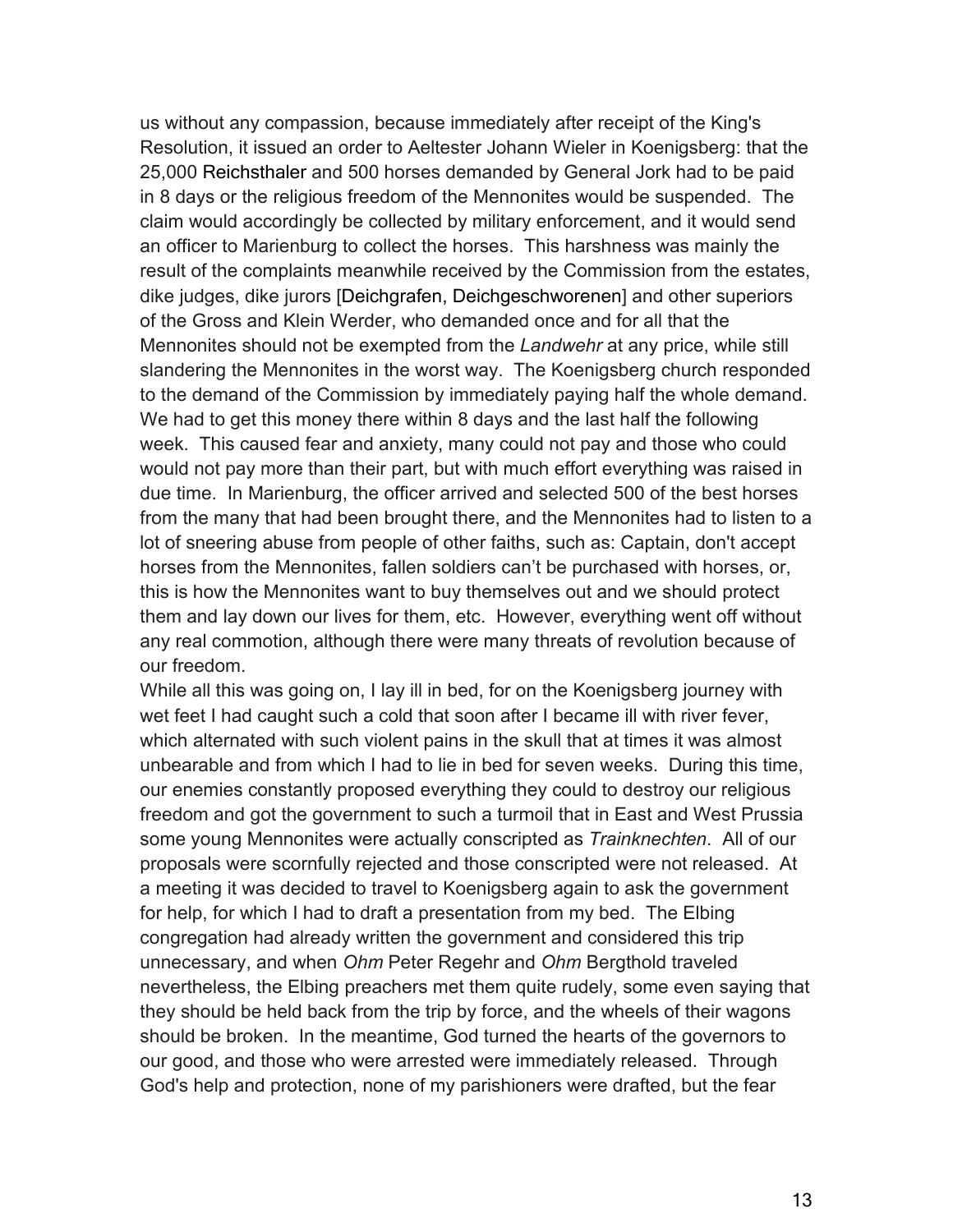among the young people was so great that most of them tried to hide by fleeing to other places, and while *Ohm* Regehr and Bergthold were in Koenigsberg, many also came to me and sought protection, which I could not promise them. I took them into my house, where they only asked: whether I had hope that this threat would be resolved in our favor, and only after I testified to being hopeful were they reassured. Even in this crisis, all the communities and also the young people had expressed their trust in me, and always inquired about my well-being and then called out to each other: Donner is still alive! But the Elbing Mennonite preachers and others during this anxious month were very displeased with the Aelteste and preachers of the rural congregations and especially with *Ohm* Peter Regehr and me, without just cause. As mentioned above; earlier in Koenigsberg they did not want to pay more than the rural congregations, and yet they themselves expressed before the Commission that we could well afford the whole demand of General Jork, and since Koenigsberg brethren also agreed with this, it can be assumed that this was also the reason why the government acted so harshly. Afterwards they blurted out that I and *Ohm* Regehr had dealt with the Commission as if one were dealing with Jews, and although on our departure all congregations and even the Tiegenhof Mennonites urgently asked us not to agree to the entire demand, the Tiegenhof Mennonites agreed with the Elbing Mennonites and scolded us both in an ugly way, even publicly calling us soulsellers who had so enraged the Government by their actions that it would soon abolish our religious freedom altogether.

I was able to gain perspective on these accusations and my conscience told me that I had only sought the best for all the congregations, but Peter Regehr took it very much to heart and he often sat at my bedside and wept over the unjust and ungrateful treatment. I comforted him as much as I could with our understanding of scripture, our integrity, and especially with the hope that God would vindicate us soon. Thank God that this did happen. The terrible war in Silesia and Saxony caused the organization of a *Landsturm* throughout Prussia and this was a new signal for our enemies to make a new attack on our religious freedom. The Mennonites were called upon to be treated in the same way as other military draftees. The counter-submissions to the sub-authorities, to the governments, even to the governorate in Koenigsberg were scornfully and harshly rejected, even the latter declared, neither God nor the King can absolve us from *Landsturm* conscription. The Mennonite mayors and prominent citizens were appointed officers and non-commissioned officers of the *Landsturm* and their hats, sashes and sabers were sent to their homes. During this time, the French, who were besieged in Danzig, made a foray into the Spit, and the *Landsturm* of the Marienburg and Elbing districts were mustered including the Mennonites.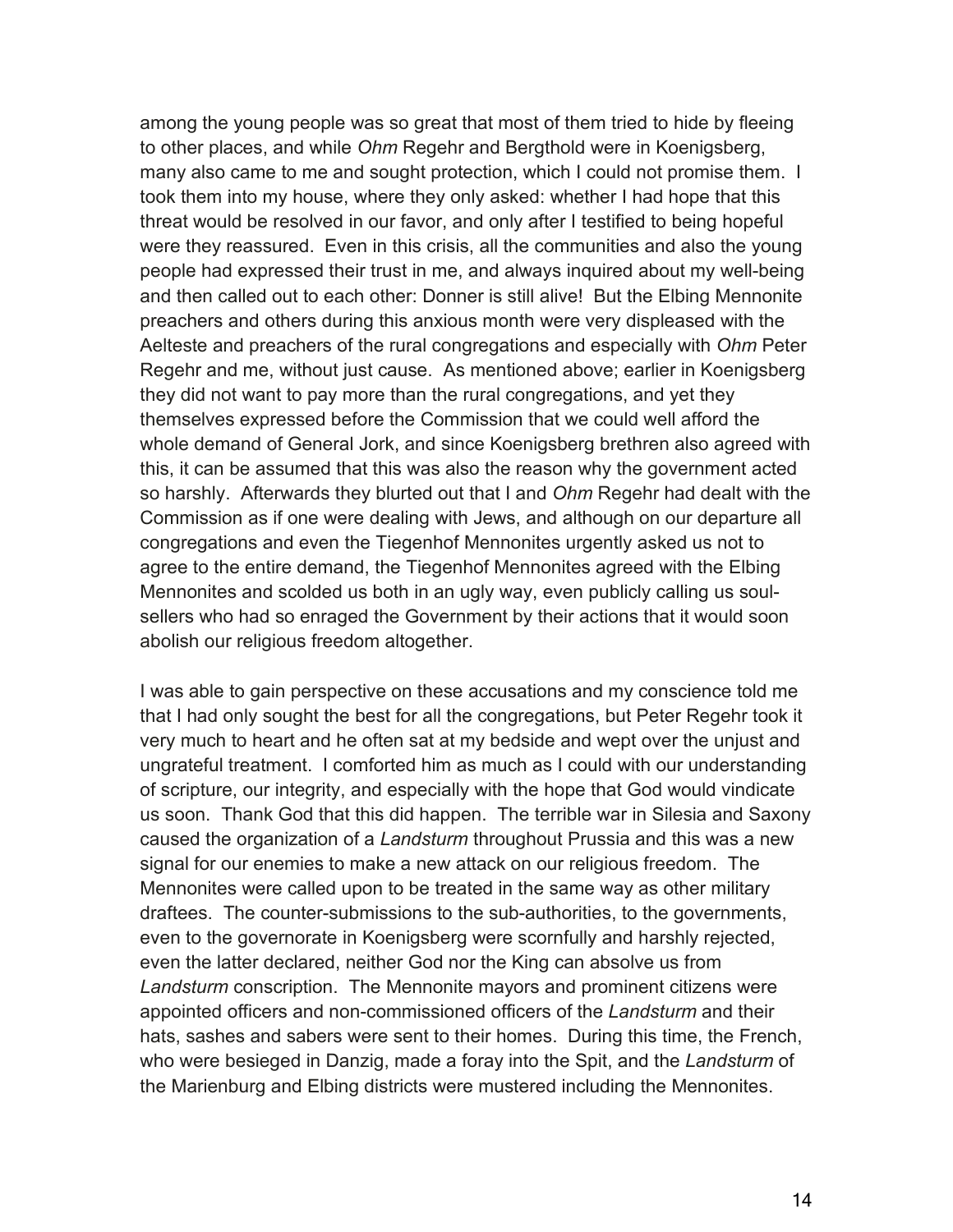The War Councilor [*Kriegsrat*] Koenig von M. governed the *Landsturm* and came through Tiegenhof, so I and *Ohm* Regehr then went to the Office of the Director and asked the War Councilor to spare the Mennonites and waive our members (who had already been informed beforehand) of all personal participation in the *Landsturm*. The War Councilor was harsh and threatening and promised neither protection nor sparing, and so now and then Mennonites were carried off by force or maltreated. But since the French could not cross the Vistula, the *Landsturm* in Fuerstenwerder came to an end without war. Thereupon, at a meeting of all the Aelteste and preachers, etc., at Heubuden it was decided and I was commissioned by all to prepare a draft and send it off quickly. I refused, saying that I had been grossly slandered and accused by the Elbing and Tiegenhof people, of whom some were present. They asked me not to take it so seriously since it had been done in the heat of the moment, and all the Aelteste and preachers did not relent until I agreed. The suggestion of a preacher from Danzig to entrust the matter to a competent lawyer was unanimously rejected, and it was declared that we ourselves must know and defend our faith, and that the only trust placed in my letter was that with God's help it would be successful. Thereupon I wrote out an urgent letter on August 11, 1813 and traveled with it to Marienburg, where several Aelteste came to sign it. Before sending it by mail, we asked the Colonel of the *Landsturm*, *Landrat* [State Council] von Huellmann, to spare the Mennonites from confiscation until we had received a resolution, which he granted and advised us to send the petition via an extraordinary messenger, because we did not know where the King was with the army. This was done and on August 25 the Royal Resolution arrived from Teplitz in Bohemia, which to our consolation and to the annoyance of our enemies also absolved us from the *Landsturm*.

This acquittal from the *Landsturm* aroused unspeakable joy among all Mennonites in Prussia, which I felt doubly, because through my small letter our gracious God saved our freedom of conscience. The congregations now had even more confidence in me, but on the other hand, true consternation arose among our enemies and enviers, because this fierce attack had failed. Just as my health improved after these incidents and because of the rest I had been able to take, my faithful colleague, the Aeltester Peter Regehr of Siebenhuben, began to fall ill the following winter, presumably partly as a result of a wet cold in March and partly because of grief over the aforementioned unjust accusation, and fell into a deadly nervous fever, from which he died gently and hopefully blissfully at the end of February 1814. He did not experience the joy of our vindication, which took place soon after his death. The aforementioned slanderers in Elbing and Tiegenhof had, on the occasion of the appointment of General von Massenbach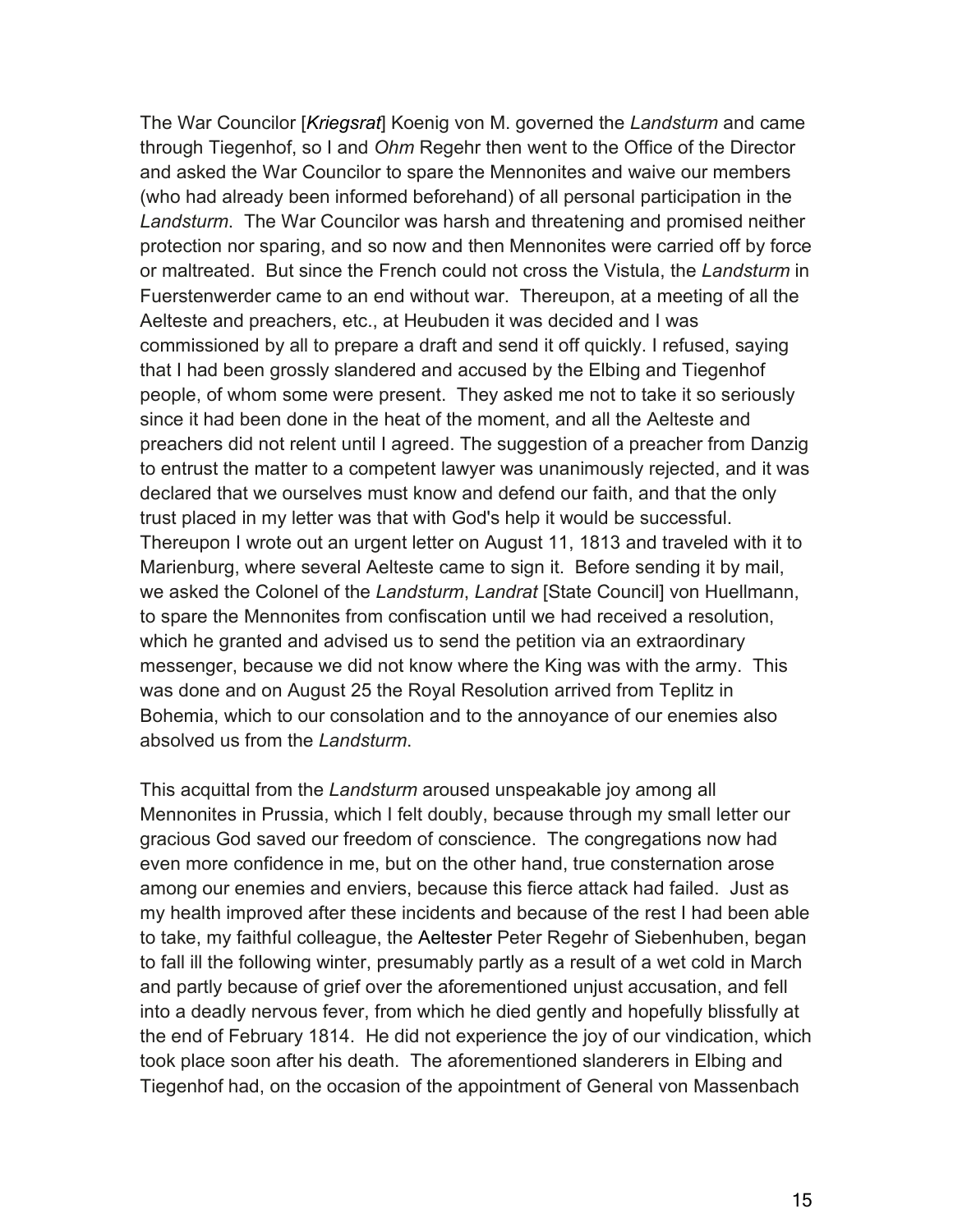as Governor of Danzig, assumed that he would now take revenge on the Mennonites because of our conduct during the previous year before the General Commission of the *Landwehr* in Koenigsberg. Immediately after his [Regehr's] death I received a very polite letter from the Governor, in which he graciously mentioned the earlier negotiations concerning our exemption from the *Landwehr* and offered his most sincere congratulations. Through this, as well as through the complete peace and security that had arisen in our community, our said members were now also convicted of their error, and the most important among them soon confessed their wrong against me and asked me most sincerely for forgiveness.

Thus, the gracious God inclined even these few displeased ones again with satisfaction and trust to me to my most beautiful reward. To Him be praise and honor!

However, the faith of our community was soon to be tested again. By order of the ministries a new kind of cantonal-revisional list was made, which was named Stammrolle. In this list the Mennonites were listed as well as the other religious groups. With this listing, a new attack on our religious freedom was to be suspected. However, it remained a secret until the cantonal revision, with which the beginning was made here in the Tiegenhof area itself on the 3rd Pentecost holiday in 1815. In the decree issued beforehand by the revision Commission (the War Councilor Koenig as district administrator and the Major von Wolfrath) to the mayor's offices, the Mennonites and their sons were asked to provide as well as the military conscripts. We, the Aeltester of the Gross Werder, decided to speak to the War Councilor verbally on the evening of Pentecost, and since we did not meet him at home, I drafted a written protest in Koczelitzky, which *Ohm* Hiebert handed over to him in the evening. However, since it was foreseeable that the War Council would neither be able nor willing to spare the Mennonites, it was immediately decided that I and *Ohm* Hiebert should travel to Marienwerder on the 3rd holiday and speak with the President of the Government von Hippel about this incident. On the 2nd holiday in the morning, before I went to church, I received the answer of the War Council to our protest of the day before, in which he stated: "that he was surprised how the Aeltester could come up with the idea that the Mennonites should be overlooked with the cantonal revision, since it was decreed both in the edict of September 1814, as well as in this year's official gazette, and now ordered by the Royal Ministry. He (the War Councilor) now made it the duty of the Aeltester to bring the young people before the Commission themselves and if this did not happen, they should be handed over to the criminal court as disobedient and contrary to the orders of the state and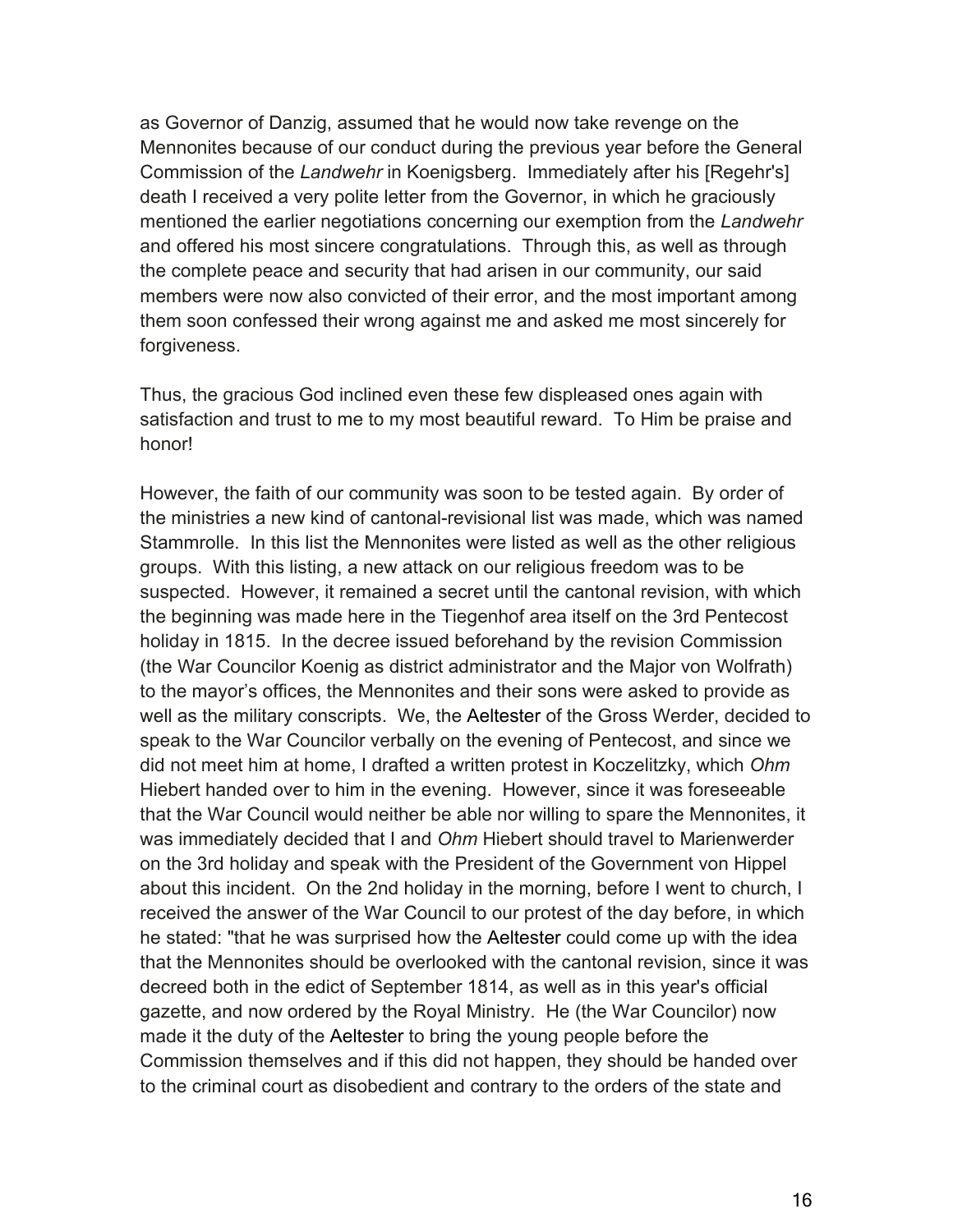punished". Against this gross imposition and threat, I immediately drafted an even more serious protest, in which I declared: "that since neither the edict mentioned nor the official gazette mention the Mennonites with a single word, and since we are not aware of any other Royal decree according to which the Mennonites should now be forced by force to join the military, this threatened procedure would be an unheard-of intolerance in Prussia, about which we would complain in a higher place, etc.".

I took this draft with me to the church, with which *Ohm* Bergthold went immediately in the afternoon to the Aeltester *Ohm* Abraham Wiebe in Tiegenhagen, where I had also summoned the Aeltester Isaak Schulz from Fuerstenwerder in the morning, and after performing the Holy Baptism I traveled in the afternoon to Koczelitzky to *Ohm* Hiebert, in order to go to Marienwerder tomorrow (3rd holiday). At Tiegenhagen, my draft was written down in detail and handed over to the War Councilor Koenig in Tiegenhof in the evening (2nd holiday) (where the Commission had already gone). The War Councilor had become very heated and angry with the Aelteste and had asked who had written the document and when they answered that I had drafted it, he took down my name and said that he would speak to that person. He had it backward, I would speak to him. And so, he dismissed the Aelteste with harsh threats. *Ohm* Bergthold wrote me about the behavior of the War Councilor in the name of the Aelteste and sent it through the young Wiebe from Orloff, who arrived in Koczelitzky with it at 1 o'clock in the morning, just before we arrived. I read this report to *Ohm* Hiebert and said that the War Councilor does not have this authority. We wanted to hear first what the President would say and *Ohm* Hiebert said, the War Councilor is an old bully whose bark is worse than his bite. Since young Wiebe told us that one of the Aelteste had said that it would be best if it were announced in the congregations that the young people should present themselves voluntarily before the Commission, but that the others were of a different mind. I wrote to *Ohm* Bergthold that he should seriously advise everyone in our congregations against this, inform the other Aelteste of my opinion in this regard and assure all that God's Will would prevail. We then left Marienwerder at 3 o'clock in the morning, drove via Rehhof and from there asked *Ohm* Adrian from Klein Schardau to be here this evening in order to learn of about our actions when we returned. In Marienwerder we learned that President von Hippel had a large banquet (baptism of a child) and would probably not be able to see us. In the meantime, we went to him and asked the servants to announce us. But he replied that he was not allowed to do so, because today is a holiday and, moreover, there is a big feast here, so that the President does not allow anyone to come before him. I replied: "Our request is so urgent that it cannot be delayed. If you do not want to announce to us, we will announce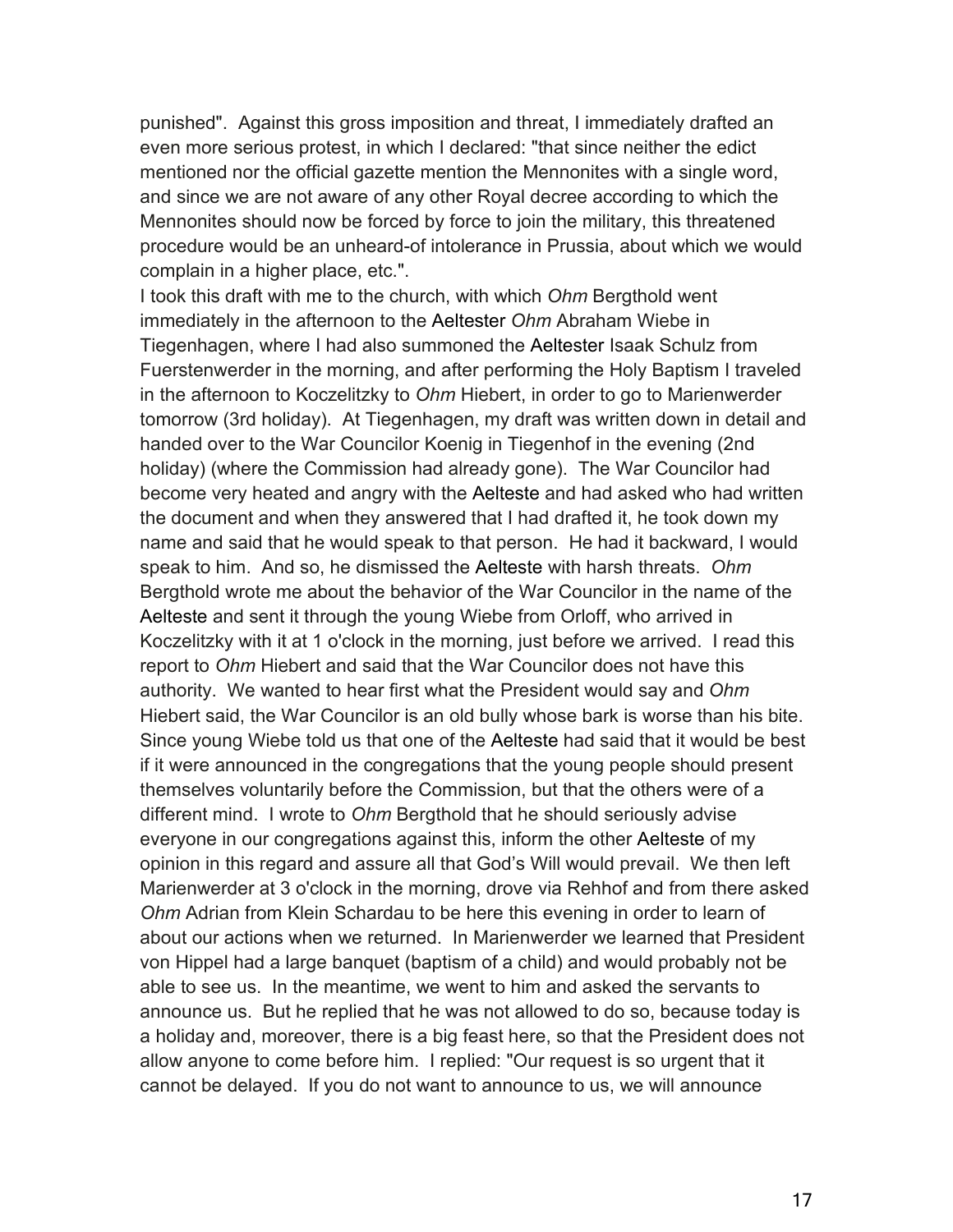ourselves," he asked: Where are you from? I answered: From the area of Tiegenhof (assuming that the President knew what was going on here). Then he announced us, came back and said that we could come forward in a moment. When a gentleman exited, the President beckoned us from the open door. We entered the dining room; the table was already set with precious silver service. The President asked us about our request, whereupon we asked for protection and amendment of the measures of the Cantonal Commission (and in the received resolution of the War Council), since we believed that it would not be the will of His Majesty the King that we should be included in the resolution. The President replied, I cannot change the matter, because the Ministry has determined that the Mennonites should be examined like the others and be enlisted as *Trainknechten*. So, I can do no more than order that they be treated respectfully. But what will you do, he continued, if the King says that you are to be subject to military service? For in 8 days I expect to hear what is to be done with you. I replied, Mr. President, the King is far too wise and merciful to deal so harshly with us. Quite right, he said, but if the opposite should happen, what would you do then? Emigrate? Deny your faith? In this case the King would not be able to forbid you to emigrate, because if he does not want to tolerate and protect you as Mennonites, then he must allow you to emigrate. He cannot and will not force you because the laws of the land do not permit this. This explanation of the President was comforting to us with regard to the worst case, but we also learned that it was a serious test that was before us. The President now looked at the clock; it was soon 4 o'clock in the afternoon and the guests were to appear soon. Therefore, he dismissed us with the promise to give us a resolution at 7 o'clock in the evening, but with the repeated remark that he could only command discretion.

This good man did so emphatically and the matter in Tiegenhof soon took on a completely different form. After we received the resolution at 8:30 in the evening, we left immediately and arrived at midnight in Rehhof, where *Ohm* Adrian was waiting and heard the latest news from us. We rested a little and then left at 4 o'clock in the morning. In the afternoon, I arrived with *Ohm* Hiebert, in his wagon, at Wiebe's in Orloff, and asked him to drive with me to Tiegenhof to the Cantonment Commission. To which he replied, "I will gladly drive you home, but not to Tiegenhof. For the Commission has already imprisoned 8 Mennonite fathers because they had not presented their sons for the muster. I jokingly replied, if they also place me, then I would be the  $9<sup>th</sup>$  and you could be the  $10<sup>th</sup>$  which would complete the company. Wiebe, however, was in great fear for his safety, because the War Council (as mentioned above) under threat had learned and recorded my name. *Ohm* Bergthold had not written me of this and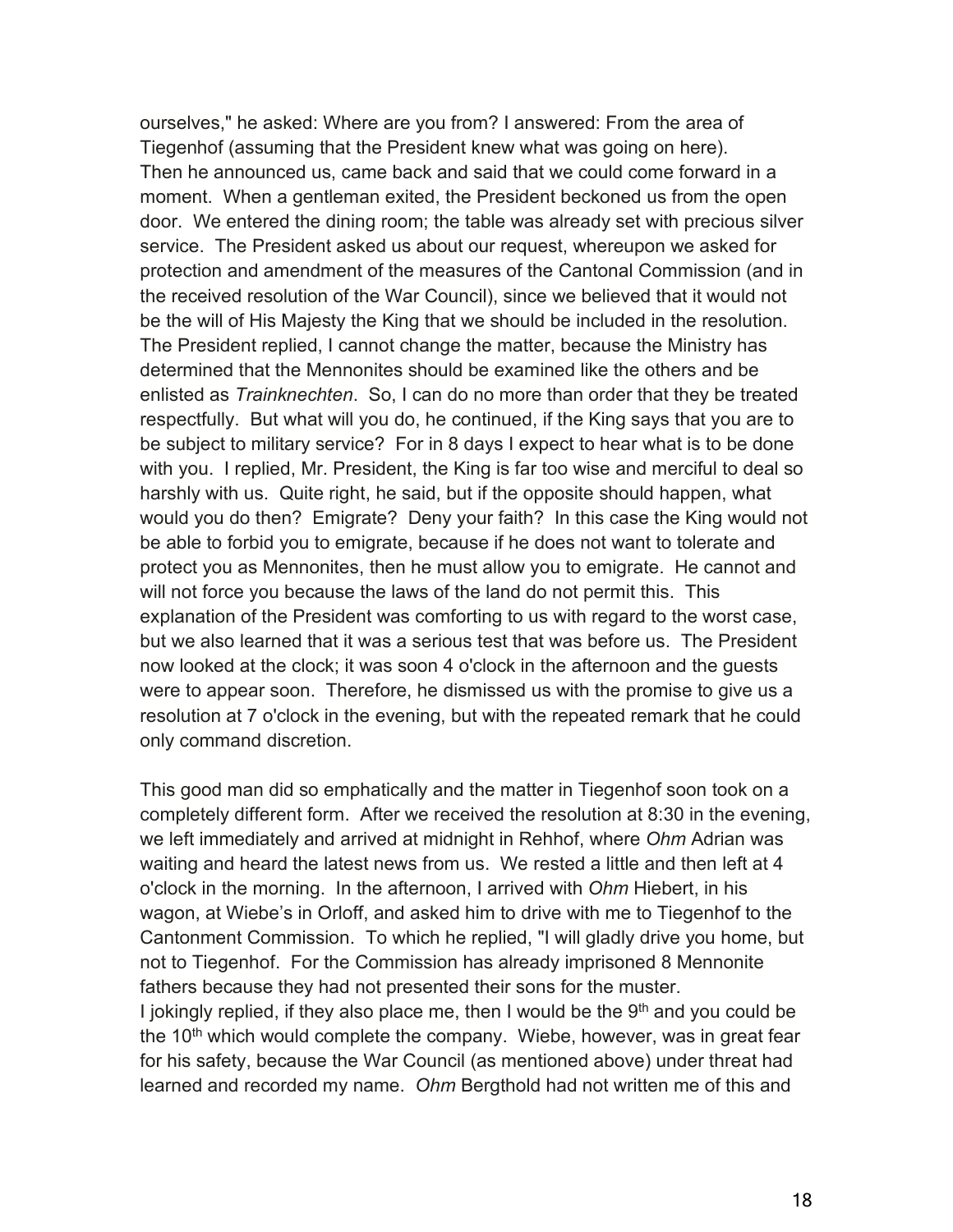Wiebe only told me afterwards. Since he now saw that I fully indented to go to Tiegenhof, he drove there with me at 5 o'clock in the evening. The Commission had completed its day's work and was enjoying itself in the Director's Garden. I handed Mr. Hippel's letter to the War Councilor, he read it over seriously, and because the President remarked in it that the Commission was not justified in expecting the Aelteste to muster their young people and, incidentally, very seriously demanded that they be spared. The War Councilor said to me somewhat scornfully: "I have nothing to do with the Aelteste, but now I will use my authority all the more". Now he ran away from me scolding me, but immediately came running toward me again very threateningly and shouted: I have already had 8 Mennonites imprisoned, and anyone who resists shall suffer the same. Tomorrow I will send out the constables and have all those arrested who do not come voluntarily. And when I replied: If you consider yourself authorized to do so, Mr. Councilor, you will not refrain from doing so. He ran away again quite raving and threatening, and since I did not answer him, he came to me and asked me: What do you say to this? I said that I was merely asking for your protection, Mr. War Councilor, looking at the President's document that he had in his hand. Now he stroked my cheeks and said very sweetly: "Dear father, there is nothing I can do. This decree comes from higher up and states that the Mennonites are to be used as *Trainknechten* and that they are also noted with a "T" in the muster roll. Incidentally, I feel compelled to do this because I have a large cantonal district under me and I always provide only a few recruits each year, about which I often receive reprimands from higher authorities, and this is only because so many Mennonites live in my district". I refuted this trivial objection with the following questions: "Mr. Councilor, have the Mennonites only settled here now or only a few years ago? Whereupon he turned around and left me unwillingly and tried to explain his objection also to the Major, who, however, sat quietly and did not say a word. I now came closer and asked this again, and since he did not answer, I continued: The Mennonites were invited to the country several centuries ago and have lived here since then, so it has certainly been known to the Royal Prussian authorities how many Mennonites and how many others live in your district and that you, Mr. War Councilor, should not be reprimanded for this reason.

Now he approached me again in a friendly manner and said that the mobilization order was not so bad and that the Mennonites would not become soldiers, but merely *Trainknechte*, who would be employed only in the transport service *Fuhrwesen*. To this I replied: "Mr. Councilor, the service of a *Traindienst* and the service of a soldier [*Soldatendienst*] are different in their practice, but not in their obligation. According to the military laws, the *Trainknecht* is subject to martial law just as much as the soldier. In case of transgression, he must suffer the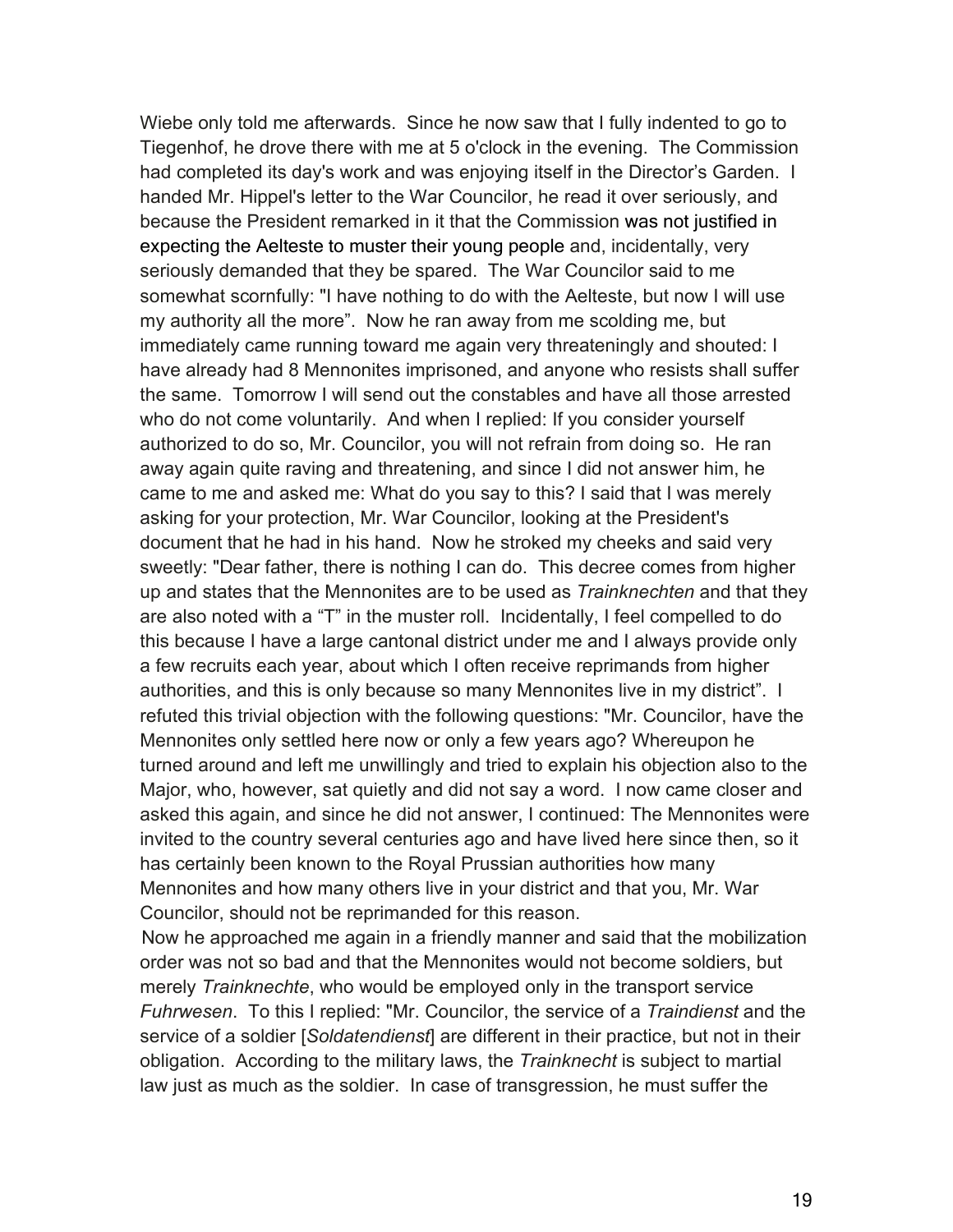same punishment, and if there is a break in the line troops during the war, he must step into line without delay. Consequently, the *Traindienst* is the first step to serving as a soldier (Soldatendienst), which no Mennonite can take on as long as he wants to be a Mennonite. And since King Frederick the Great has absolved us in our privilege of grace from all forms of military service forever, and since the present King has absolved us from the *Landwehr* and *Landsturm*, we are also firmly convinced that it is not the King's will that we should be forced into serving as soldiers". The War Councilor was not able to refute this, but he said that since it had now been decreed by the Ministry, he could not completely ignore it. He therefore asked me to tell the members of our communities that they were only required to present themselves; not a single one was to be evaluated or inspected. (Whereby the War Council gently stroked my cheeks and always called me dear, dear little father). I now once again made my appeal and asked to be spared. In response, Major von Wolfrath squeezed my hand and said, "Good night dear, dear Mr. Donner." Mr. War Councilor made no mention of my writing on the 2nd holiday. As I and Wiebe were leaving, the 8 prisoners (Mennonite fathers) in question arrived (for they had been let out of their prison in the constable's garden) and asked how things stood. I consoled them that they would soon be released from their imprisonment and recommended that they remain steadfast. The next morning they were released, and the War Councilor asked them to present their sons, which they did not promise to do. The War Council kept its word. None of the young Mennonites who turned themselves in were evaluated, and soon no one else presented themselves anymore, once they had learned of my actions. Only the fathers and guardians came and apologized when asked by the War Council why they had not brought their sons. One said, my son is away from home and the other, because my son is a Mennonite, he must not come here, and the War Councilor was satisfied. It has always been remarkable to me that really no one was evaluated or inspected here, as it happened to many Mennonites in other areas.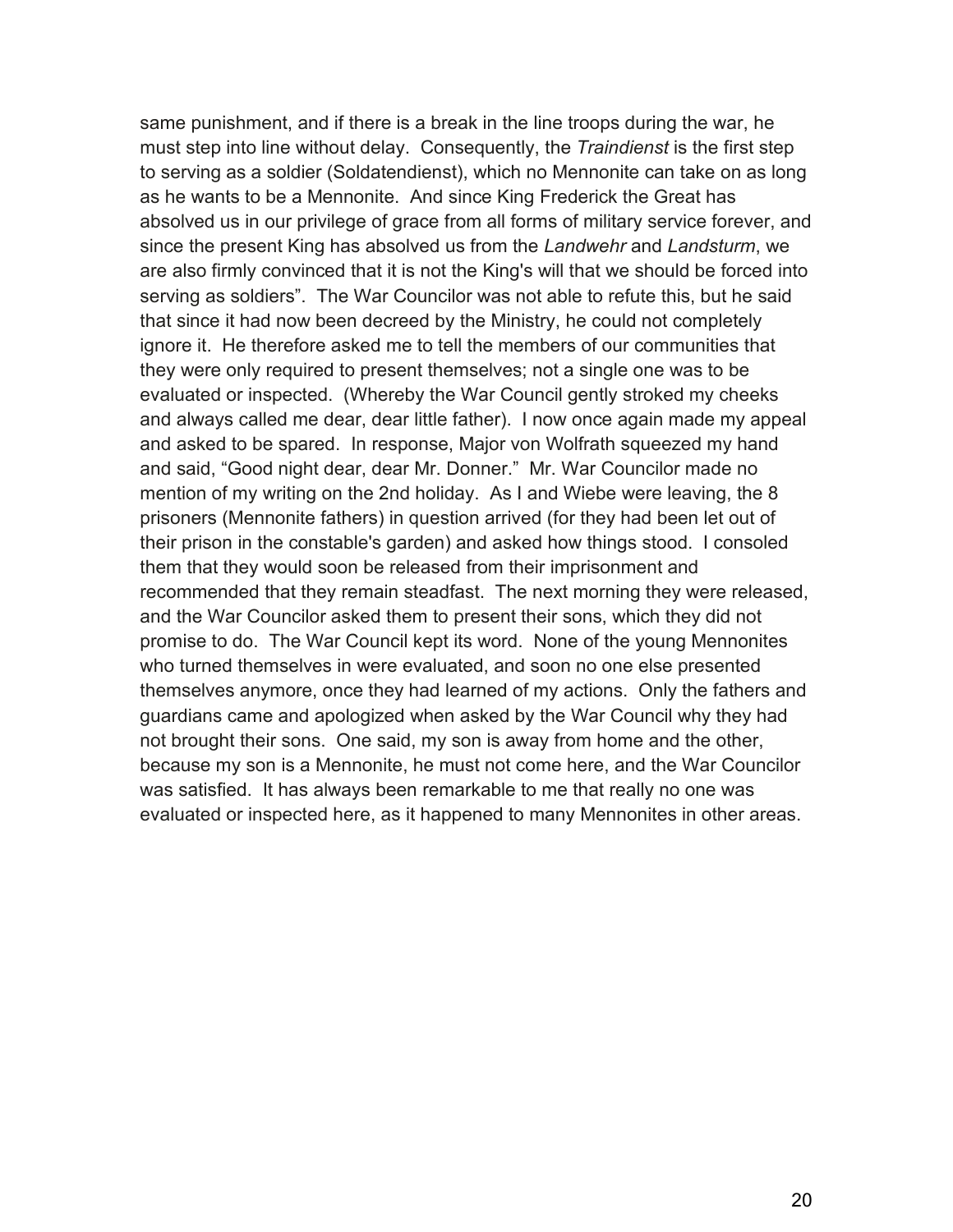While this was going on, the Mennonites in East Prussia were also suddenly and seriously threatened in 1815. As a result of the impending war with France, attempts were made to force Mennonites everywhere, including in East Prussia and Lithuania, into military service. In Koenigsberg, some young people from the local congregation were summoned for conscription and the protests of Aeltester Johann Wieler was rejected by the city authorities and the East Prussian government itself. *Ohm* Wieler then wrote to me and requested that in the name of all Mennonites a supplement be sent to the King as quickly as possible. Before this could happen, however, he wrote to me again that, since the authorities had already determined that the day for the enlistment [*Aushebung*] of said persons was very near, they had felt compelled to write urgently to His Majesty the King on behalf of their congregations. Here I must note that *Ohm* Wieler and I had arranged for our correspondence between Koenigsberg and Elbing to be carried out by relay and between Elbing and Bayershorst by fast foot messenger, and so we received news back and forth in 24 to 36 hours. In the meantime, as this was going on in Koenigsberg, great anxiety broke out among us. The status of the war often seemed to be uncertain. Therefore the *Landwehr* and the *Landsturm* were organized again throughout the country. The Mennonites were called upon to do the same as the first time (in spite of the Royal exemption), our protests were scornfully rejected, and the Mennonites who had been commissioned as officers, etc., were threatened by the Royal Director at Tiegenhof who scheduled the day of their first posting just the night before. This caused great consternation in our congregations. Trusting my advice, which had been so successful up to now, the Mennonite mayors and others came from all over the Tiegenhof and Schardau area and asked me for advice on how they should respond. I advised them that no one should comply with the request, but that the mayors should explain to the Director that the Mennonites would by no means take part in the *Landsturm*, since they had once been absolved of it by the King himself, etc., and that the Director should act as the King's representative and if the Director as Major of the *Landsturm* or his superior should want to use force, then we would again represent our community and seek help from the highest authorities. The mayors promised to follow my advice. But late in the evening the Tiegenhof leaders came to me and said that they had already spoken with the Director and that he had laughed at their refusal and had issued harsh threats in case of their absence.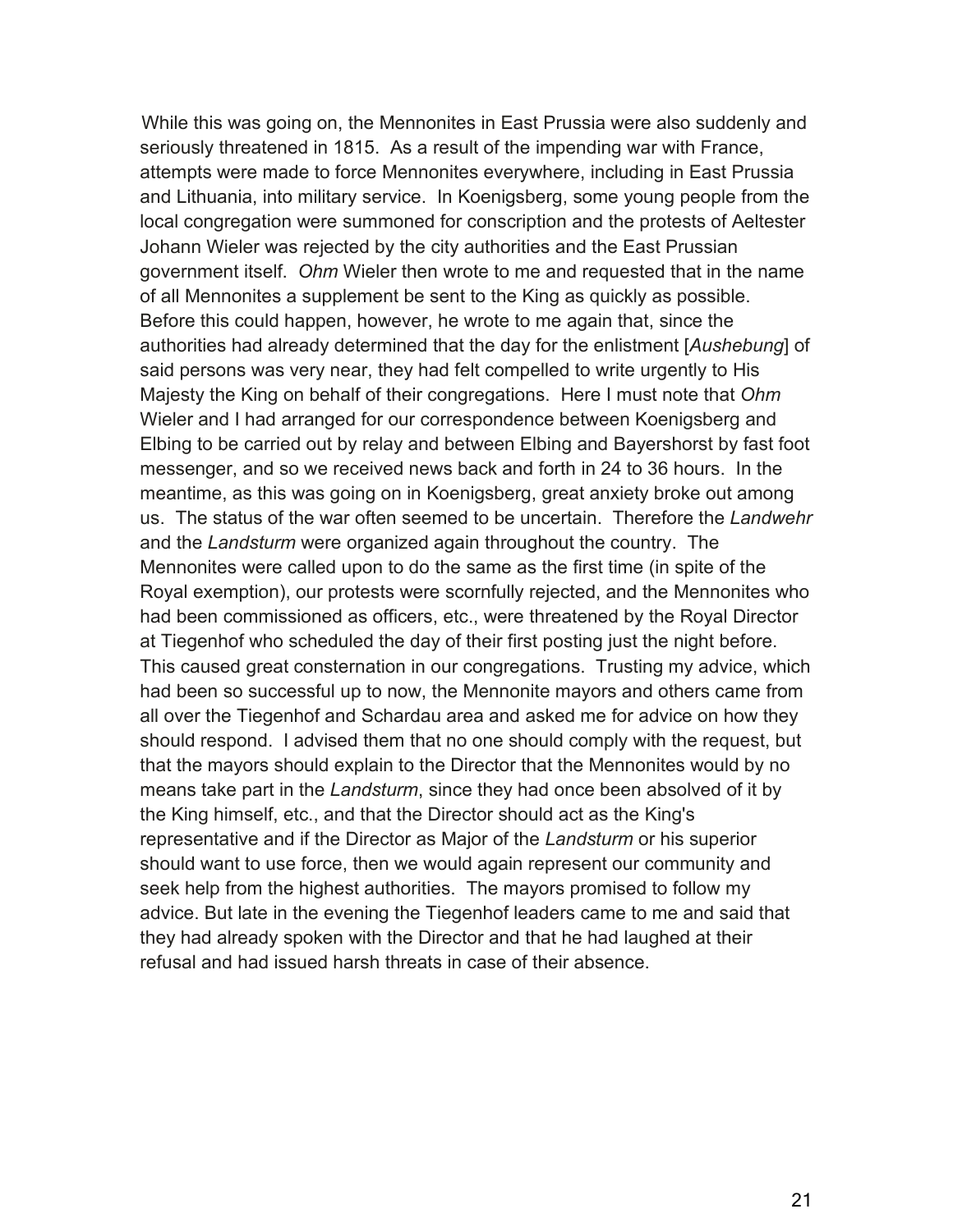They now demanded that I should speak to the Director tomorrow morning, before the *Landsturm* draftees presented themselves, and try to persuade him to spare us. I promised to do this and also ordered them to summon Abraham Wiebe from Tiegenhagen, who had been newly elected in place of the deceased Peter Regehr, to Tiegenhof at the appointed time.

Although the good Lord had so far always protected me from too much timidity, this incident nevertheless caused me much anxiety, since I could not understand how the authorities could undertake to act against the Royal Cabinet decree of August 25, 1813, and that the King would have acted against his word. Thinking about what our immediate response should be, I lay sleepless in bed until 2 o'clock in the morning, when I heard someone on the other side of the river Linau calling very loudly. The voice sounded familiar, I jumped out of bed and asked out of the window who was calling, and the foot messenger from Elbing answered, "Let me pass right away, it's very urgent." As he came over, he handed me the Royal Resolution of June 5, 1815 (on the aforementioned presentation of the Koenigsberg community), which exempted us once again from all personal military service and whose legally verified letter of refusal *Ohm* Wieler sent immediately after receiving it. I can hardly describe the pleasure at receiving this resolution. The messenger had left Elbing at 9 o'clock in the evening and had run very fast, including the two crossings. I immediately gave him something to eat and then let him rest. Now I copied the resolution a few times and immediately sent it to the other Aelteste in West Prussia. I took the authenticated original and a copy with me to Tiegenhof, where I met the Tiegenhof Mennonites gathered at 8 o'clock in the morning at the home of Dr. Wiebe. I comforted them without showing them the resolution I had received, but they said that I was always confident, but this time everything would probably be lost. When the Aeltester Abraham Wiebe also arrived, who also showed little hope, I pulled the resolution out of my pocket and said, "Oh, we don't have to be so fainthearted, here I have our salvation." Now they all approached me joyfully and shouted, what is this? What do you have there? Now I read them the Royal Cabinet decree, which they were not expecting so soon, and this suddenly changed sorrow into joy.

Now the Aeltester Abraham Wiebe and I went to the Director and asked him to spare the Mennonites from the *Landsturm*, after we would have been acquitted once (without us saying anything about the resolution). The Director said very politely that the first Royal exemption could only be applied to the first contingent of the *Landsturm*, but not subsequently, consequently he could not overlook the Mennonites either, etc. Whereupon I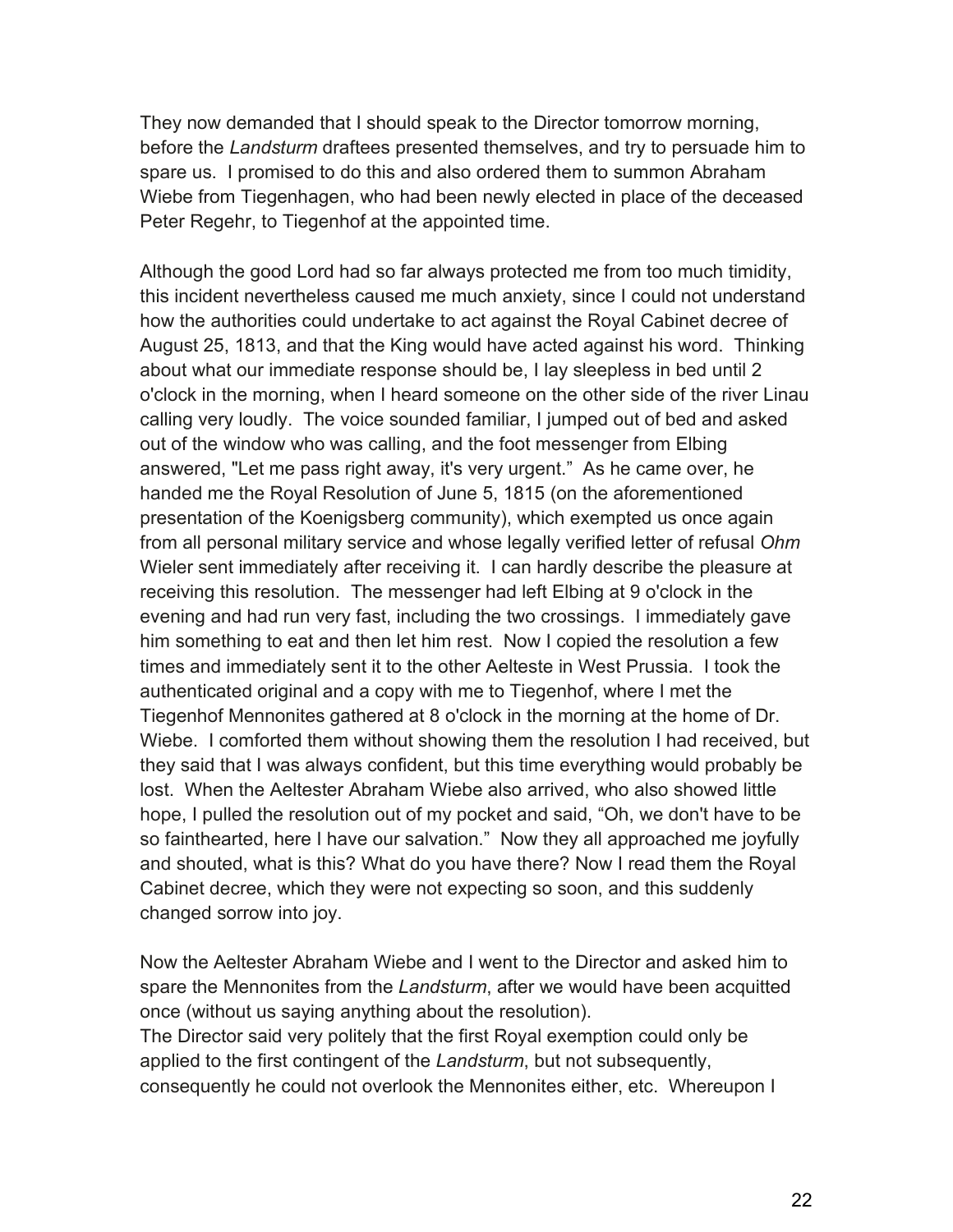remarked that in the Cabinet order given to us by the *Landsturm* there was no mention of either the 1st or the 2nd muster, but only of exemption in general, because we hold military service against our conscience, consequently we believe that we are to be forever relieved of it, because no Royal counter-order would be known to us. Should the Director have one, we would ask him to show it to us, to which he replied that he did not have a counter-order, but that the head of the *Landsturm*, the War Councilor Huellmann, also understood that the Cabinet order was only given for the 2nd deployment and that consequently the Mennonites would now have to participate in the 2nd deployment. I then explained that, since it has always been known that the Mennonites cannot personally participate in military service, and that for this reason Frederick I has exempted us in our privilege from all forms of military service, we hope that the Royal authorities would not do us any violence. By the way, I said, we had again received a Royal resolution that would protect us once again. And now I showed him the verified Cabinet order of June 5, 1815, which I had received from Koenigsberg. He read it over with great attention and then he said somewhat embarrassed: "That is something else! Yes, that is something else! That's what I thought, that you would worry about something again, that's why I also postponed the establishment of the *Landsturm*, because elsewhere they had already started 8 days earlier." We thanked him for his (apparent) kindness and excused ourselves. Nothing has ever come into my hands more perfectly, at the moment of greatest necessity, than this gracious resolution. God be sincerely praised for it!

Just as in the defense of our freedom of faith and conscience there were many hard tests to pass, so during this time I also experienced other tests of faith from individual persons with whom I came into contact because of my office as Aeltester, whose erroneous beliefs had initially found enthusiastic listeners, before their false logic was revealed. In all of these tests, God graciously preserved me.

In 1810, on the day of the St. Margaret Annual Fair in Tiegenhof, the Mennonite preacher Heinrich Hamm (#98652) of Elbing came to me with an unknown man, whom he introduced to me, after the usual greeting, as Mr. Schoenherr of Koenigsberg in Prussia, who claimed to have discovered special new reasons regarding Christian doctrine, which should immediately resonate with the Mennonite religion. This is why he wished to make acquaintance with the Mennonites in general and also to discuss them with me. So, I arranged a gathering at my brother-in-law Peter Stobbe's home in Tiegenhof, and several Mennonite preachers came as well. Here in an upper room, we had an opportunity to see and hear this miracle man. I say miracle man because he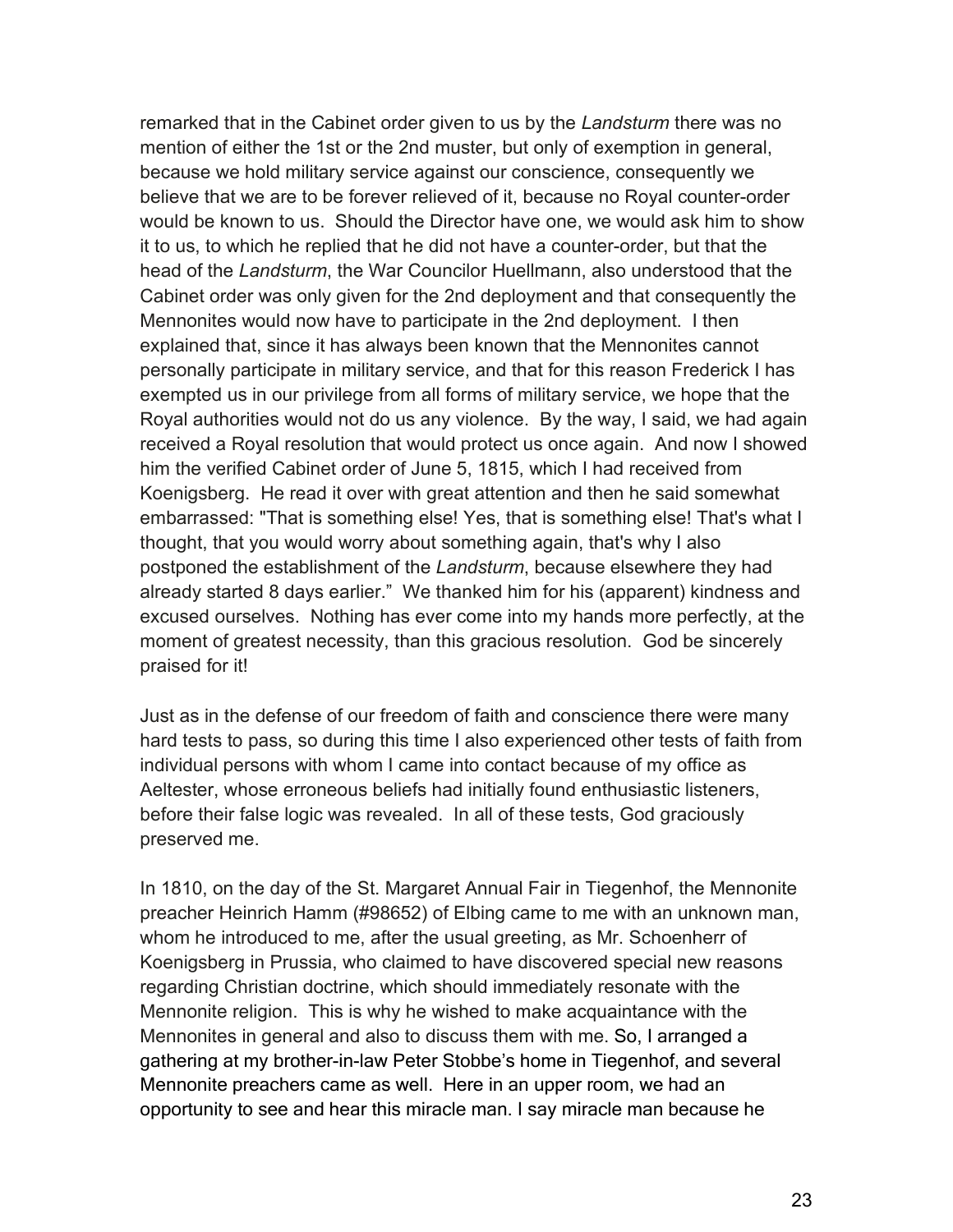wanted to seem wonderful, both in his teaching and in his life.

He was an unmarried man of some thirty years, of medium height, wore a green new-fashioned jacket, had long yellow hair hanging down over his shoulders and an equally significant long beard, and always had to have milk and honey when eating and drinking coffee. He sought in general and especially with the hair to look similar to our Savior, etc. With his teaching he intended, as he said, to improve the Christian religion or to found a completely new one, which should have as its final purpose to counteract the new enlightenment and freethinking. He especially wanted to refute the doubt that the Christian religion did not harmonize completely and to give the proof that the teachings of Jesus and his apostles could be understood perfectly with human reason and contained nothing incomprehensible. About these reasons, which seemed good, he now held a very long speech in Stobbe's house, which was quite incomprehensible to me, without answering my questions about this or that. Finally, since it was time to part, he promised to visit me soon once in my house to then discover his reasons in more detail, which was to happen on October 25 of the same year. But since on this day my dear wife Maria née Grunau, who died on October 18, was buried, he stayed with the Aeltester *Ohm* Peter Regehr (\*3.10.1776) in Siebenhuben and came with him to me the next day on October 26 in the morning.

Since I had heard a lot about this man since the first conversation in Tiegenhof, and since he had many followers in Koenigsberg and admirers among the Lutheran country preachers as well as among the Mennonites, I went alone beforehand and prayed heartily to God that he would give me his Holy Spirit and wisdom so that I would be able to discern what was truth or deception so that I would not be deceived or treat the man unjustly, but that I would be strengthened by the Holy Spirit to confess the unadulterated teachings of Jesus in true joyful faith and to defend them steadfastly.

My request was also this time very gloriously heard by our gracious God. This peculiar man declared before an assembly of our and Flemish preachers and other members gathered in my house, that he had let his beard and hair grow, because God had created him this way and because this was the true form of the man. He was convinced, by the way, that by shaving he would cut off his spiritual powers and his higher wisdom. He gave a speech about his religious principles, which lasted from noon until the following morning, and which was only interrupted by eating and drinking. He explained that he had arrived at this higher knowledge, especially through the exploration of the plant and animal kingdoms, by staying for a long time in forests and deserts. He also tried to prove that the paradise in which Adam lived after creation had extended from the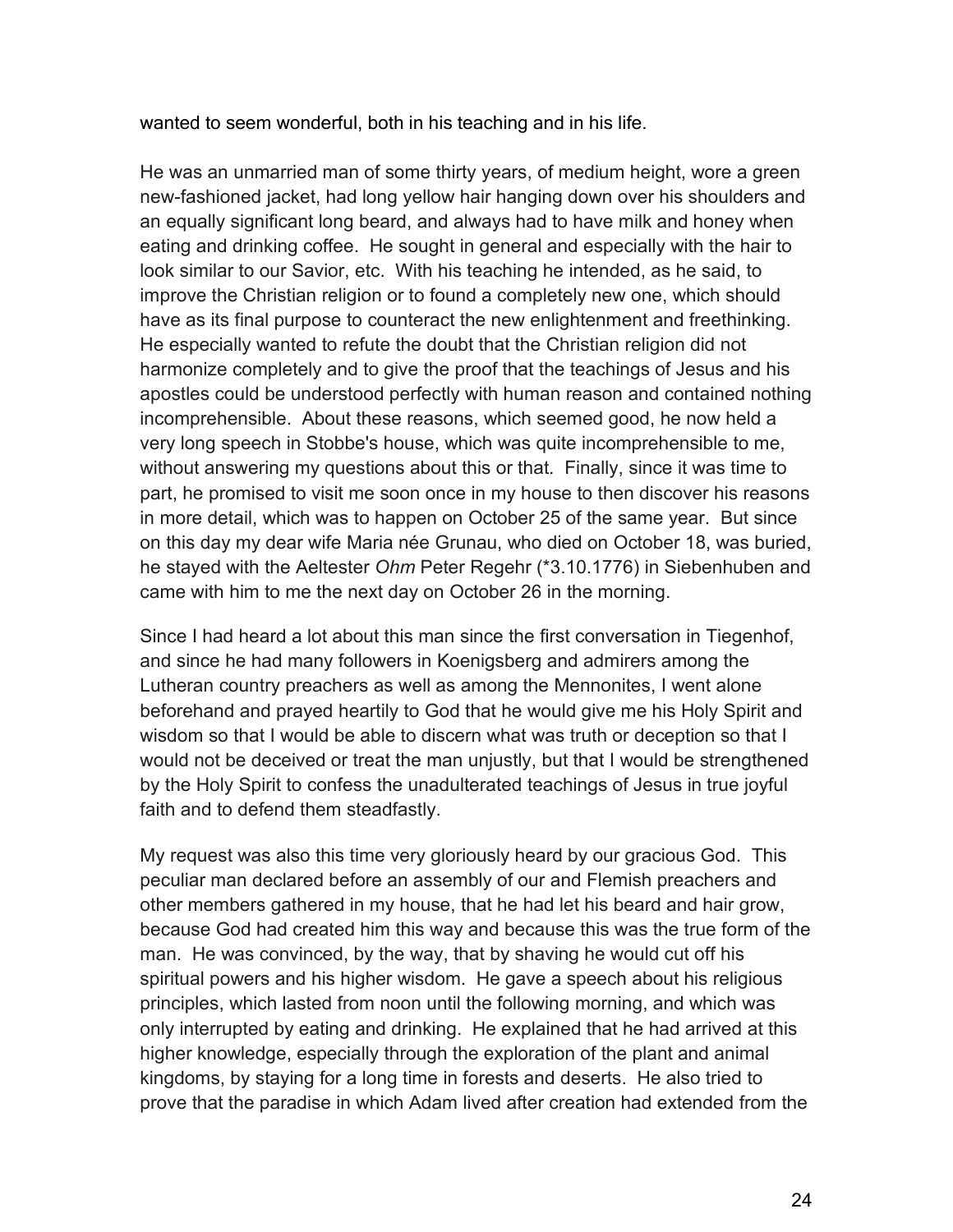Euphrates to the Baltic Sea, because amber is more expensive than gold in the Orient. He declared the city of Koenigsberg to be Mount Zion, where all believers gather to be one shepherd and one flock. Moreover, his speeches were mystical and for the most part incomprehensible, dark and incoherent, and so he also explained the atoning work of Christ in an incomprehensible way, claiming that God did not know the fall of the first men when it happened, otherwise he would not have allowed it to happen, etc., etc. However dark his continuous torrent of words was (for he never let himself be interrupted), I noticed so much from it that he believed neither in the omnipotence, omniscience nor omnipresence of God. Most of the listeners left that night without becoming wiser. A few ministers listened to him until early in the morning. One of them was already very fond of him from before and now said during the night, if the Lord Christ should ever appear visibly on earth again, it must be this man. I could not agree because I don't yet know this man well enough; but we must never forget the words of the Lord Jesus: false Christs will come. In the morning before his arrival, he wanted to know my opinion about his way of teaching. I told him freely that many things were incomprehensible to me, but that it seemed that he did not believe in the omnipotence, omniscience and omnipresence of God. To this he answered quite freely, I do not believe in them either! Because if God was omnipotent and omniscient, he would not have permitted the fall of our progenitors, and he cannot be omnipresent at all; for how can one be here and in America at the same time and work in both places at the same time?

And yet I can work in all parts of the world in one day or in one hour, if I initiated it earlier by correspondence, and the eternal Most High and only God the Creator of heaven and earth and all things should not be able to do that? Now I stood up, looked at him seriously and said solemnly, Mr. Schoenherr, if your beliefs are correct, then the Bible and our Christian creed is wrong! And so it is? He now spoke eagerly. Now I said: then we have talked it out and I don't need to hear anything more from you. Hereupon he, who adhered to him, sought to support him by saying to me: *Ohm* Donner, *Ohm* Donner, I do not ask you to be zealous. If *Ohm* Donner first had the light from this man, as I have it, then he would think differently. To this reflection I answered seriously (by putting my hand on the Bible lying on the table), dear *Ohm* P. D., every light which does not come from this book I consider to be wrong and if an angel from heaven would bring it to me! Gal. 1:8. Now the other preacher B. joined me and said: I am in complete agreement with *Ohm* Donner. Mr. Schoenherr now sought to explain his reasons in more detail and exclaimed once over the other: It is certainly and truly true! I answered him now quite gently: why do you need such vehement affirmations? If you can rest in your faith, then it is good. I cannot understand your arguments with my intellect. I'll stick to my Bible and my faith. And so, this dispute ended,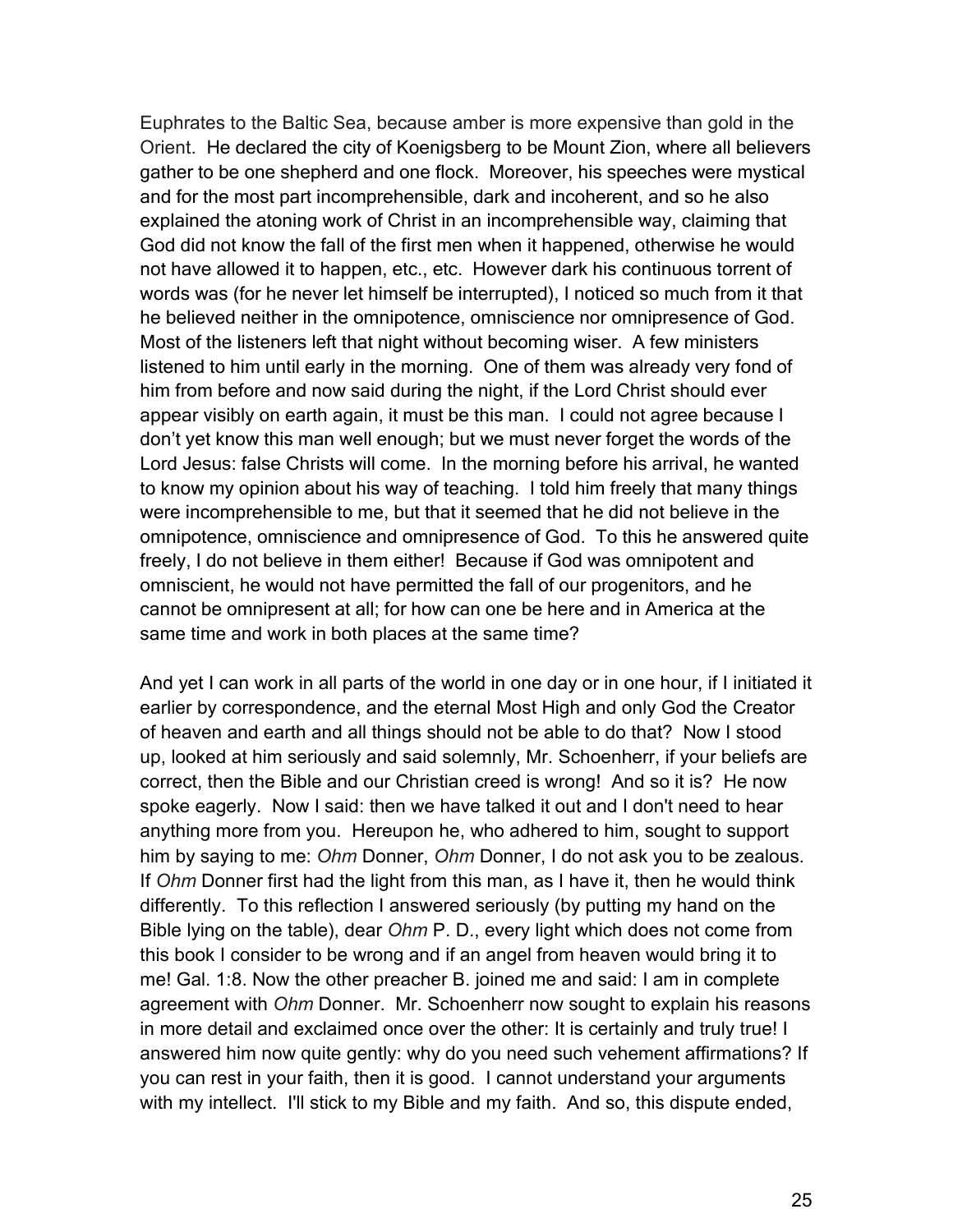praise and thanks be to God, to my soul's reassurance.

Soon after that, Mr. Schoenherr was recognized by most of his admirers as a gusher, as his printed little booklets clearly show. After a few years, he himself recognized and confessed his errors, cut off his hair and beard, even married, and it was said, led a pious life.

A few years after this incident, news came that a Mennonite preacher from Holland was traveling around in the Upper Congregation and was preaching everywhere with much acclaim and really seemed worthy of all the love that was shown to him there. I and my fellow preachers were invited to hear him there and then have him to come to us. He had not clearly stated his circumstances and the final purpose of his journey. His name was Abr. Rheen and the place of his congregation, Huisduinen, agreed with the Danzig Name directory of 1805. However, he concealed the fact that he had left the ministry and the congregation.

I felt no inclination to travel to meet him, although my fellow ministers urged me to do so, and it was better that I stayed behind. For before he arrived here, I received a letter from Danzig together with an accompanying letter from the preacher and head of the missionary seminary, Mr. Jaenike in Berlin, in which he warned the local Mennonite congregations against the aforementioned Rheen, since according to news from Altona, he had denied his ministry, congregation and faith and had gone over to the Jansenists in Holland, and after some time he had also left them. He had come to Berlin and wished to be employed as a missionary, but since he had also led a dissolute life as a seminarian, he had been expelled and, suspecting that he would also visit and deceive the Mennonites in Prussia, Mr. Jaenike, out of Christian love, thought it necessary to report this to us. This was enough for me to inform all the congregations and to take my measures to receive the deceiver. A few days after receiving the said letter, he came to *Ohm* Bergthold in the evening and although he questioned widely, Rheen did not let anything out. The following day, *Ohm* B. came to me with him. I did not begin an argument, but asked him straight out whether he could prove by certificates that he was still a Mennonite preacher. And since he wanted to excuse this with outdated certificates from his employment and partly with the assertion that he had had to leave the congregation because of poverty, but remained a preacher, I then told him what I knew and lovingly, but seriously, rebuked him for his lies with which he had intended to deceive us. Now he blushed and fell silent, and *Ohm* Bergthold stood up and said to him with a serious expression: "Up to here you have come and no further! Now Rheen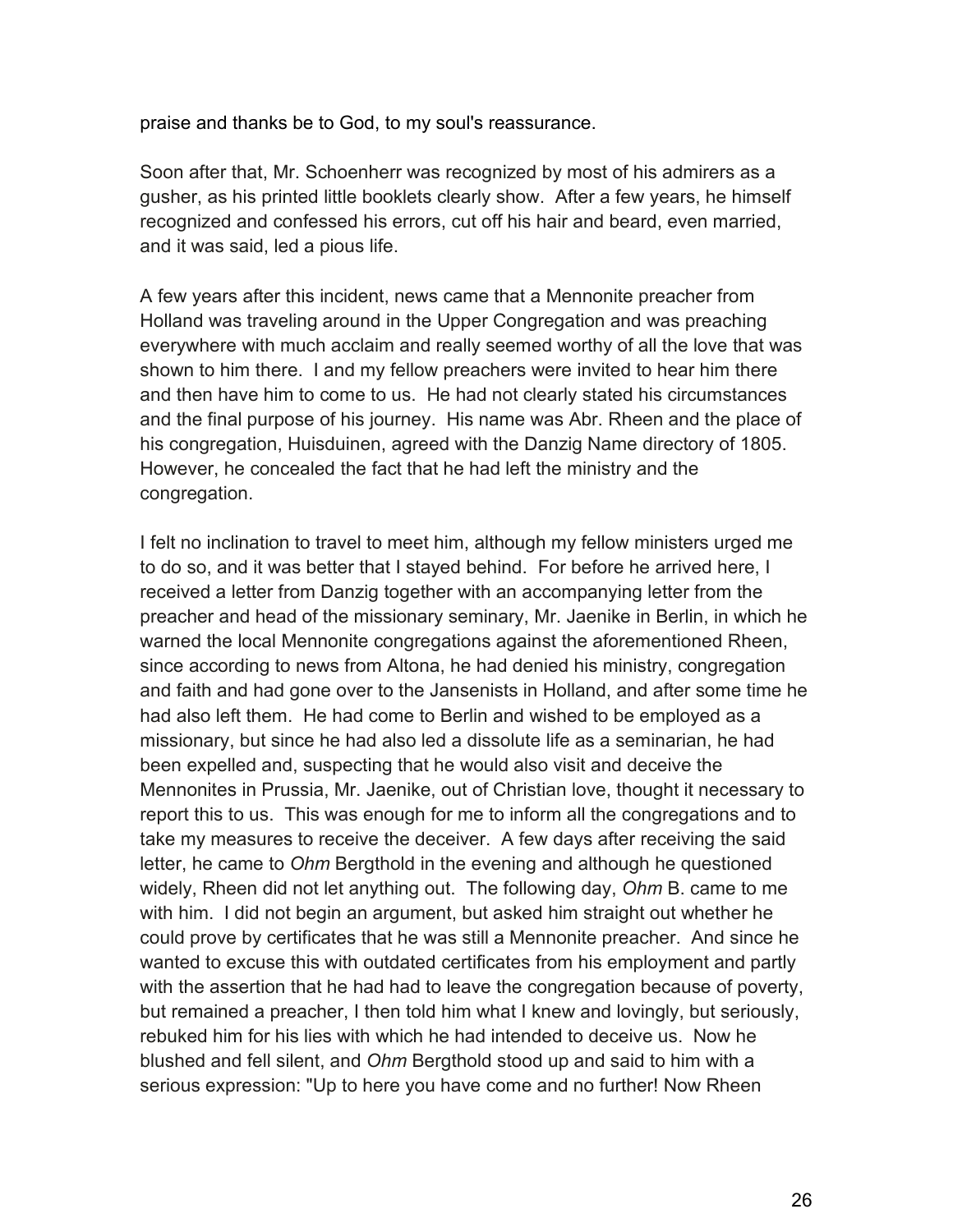began to show repentance and asked me to recommend him as a Dutch school teacher to wealthy Mennonites who would like to have their children taught the Dutch language. Since I knew a Mr. Convent in Marienburg, I wrote to him and reported that Rheen had vowed to live virtuously and to attend the lessons diligently. This evil man immediately betrayed our trust on the way there, since he asked the coachmen on the way over the Nogat near Marienburg whether there were houses of joy (whores) and other amusing places in Marienburg. This was overheard by someone who knew his intention and immediately reported it to Mr. Convent, whereupon he was shown the door because of his evil inquiry on the Nogat. Now he went to Frauenburg and tried to ingratiate himself with the Catholic monastery clergy, who, as it seemed, soon got to know the truth about him. He was also in Koenigsberg and on his return he brought me a greeting from the local Elder *Ohm* Johann Wieler with the request to find him a teaching position in this region.

At this request, I reproached him for his bad behavior, which he partly denied and partly considered too insignificant to bear on him being employed as a school teacher. But I rejected him completely and advised him to go back to Holland. At this he became angry and scolded the local area as well as the Mennonites, saying: "Oh, I have come to a country where virtue is taken for vice and vice for virtue! I replied, "Yes, you are right, if chastity and sobriety are vices and fornication and drunkenness are virtues. Then he departed and I have not seen him since. For a short time he was a school teacher in Schoensee, but was soon dismissed because of his wicked lifestyle, and after that I heard nothing more of him.

A few days later Elder Wilhelm Lange of Brenkenhofswalde near Driessen and a Moravian Brethren preacher of the year traveled around the Mennonite congregations and preached to much applause and also gave the Aelteste and preachers much good advice on how, in addition to preaching, they should in the meantime also come to the aid of their congregations with advice and action in the practice of true godliness and above all try to persuade them to deny the world and to true humility of heart. As salutary as this advice was, it was exaggerated in some places, and this most sadly by the preacher Hans Albrecht in the Mennonite community of the Kulmian lowlands. This man demanded of his listeners, whether they were Mennonites or of other denominations, such a sudden denial of the world that they should burn all new-fangled clothes, silk cloths, etc., which many obeyed. In addition, he held evening prayers almost daily, sometimes also in the morning, in this or that dwelling, wherever his spirit led him. On his way to these hours of prayer, he would invite all the people he met who were only curious, onto his wagon, regardless of their intended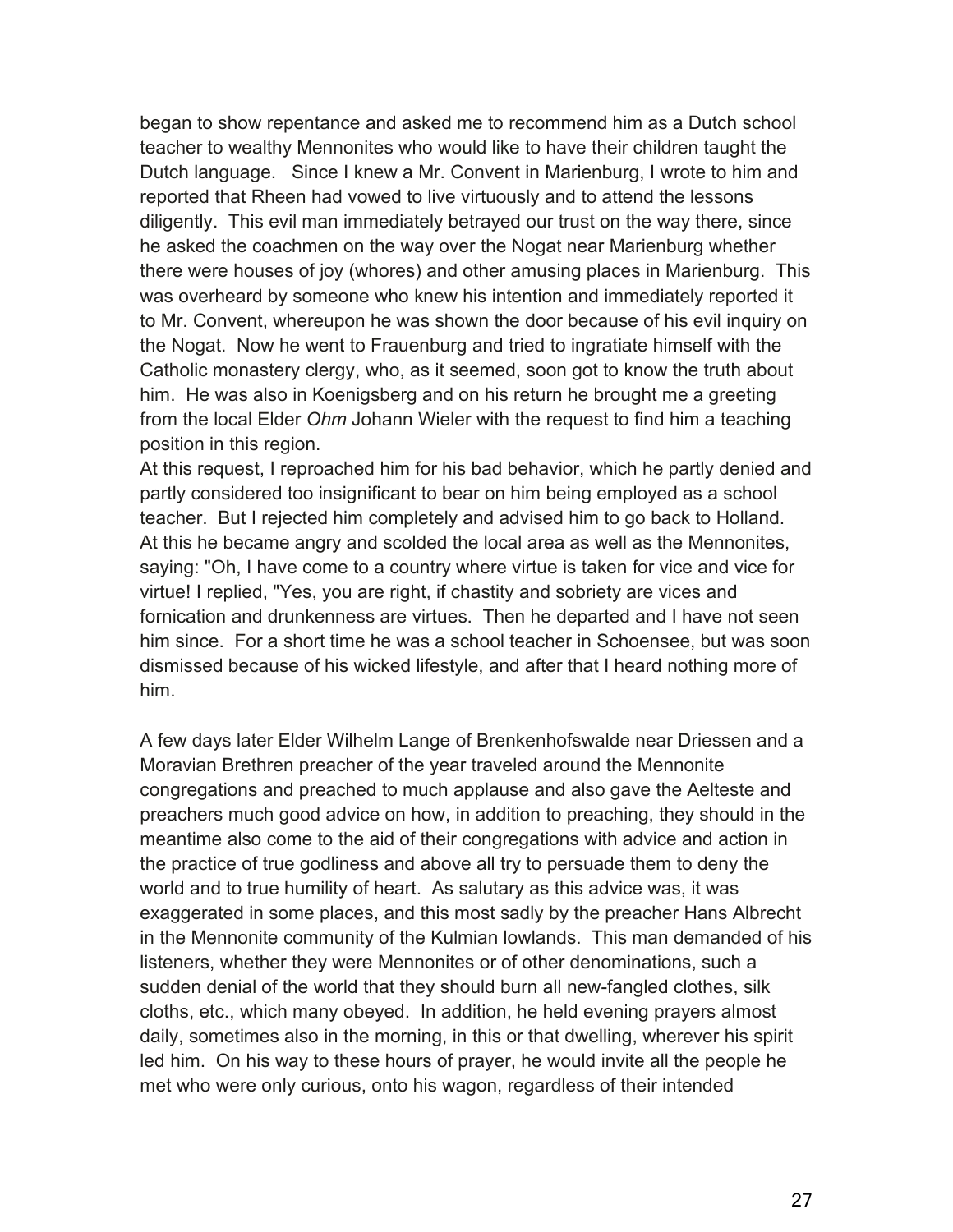business. And so he led people away from the butchering of pigs and the milking of cows, so that one did not know where they had gone. Also, in the cities, for example in Schwetz, he sometimes stopped at the market, sat down with his companions, knelt down in the market and prayed loudly and for a very long time for the edification of the crowd which gathered around them out of curiosity. In his own house, too, he did this in an objectionable way by going with the young women into the garden at night to pray and he generally preferred to see young women in his gatherings.

This and his condemnatory judgments, which he pronounced in his sermons on those who were not of one mind with him or who spoke out against his fantasies, finally became public, so that the authorities interfered and threatened to punish him if he did not cease his activities.

The Aeltester and the other preachers could not bring him to change his mind, so they invited all West Prussian Mennonite congregations and their Aelteste and preachers to consider the matter with the preacher Hans Albrecht and, if possible, to silence him. On January 5, 1817, we traveled there and held a discussion with Albrecht in the evening. On January 6, on Three Kings Day, the entire congregation was in general brotherhood after the devotion. I had to give the sermon and advised Albrecht to completely stop his previous actions, which he promised to do, and I advised the congregation to reconcile, but the congregation was too divided. Albrecht's opponents demanded his removal from the preaching ministry, and his supporters defended him most zealously. It looked strange how his followers, who were mostly young people, the men with beards and pins on their clothes according to their pattern, and the women with simple old hooded caps, without hoods, in quite old-fashioned, seemingly humble clothing, walked along.

Since no reconciliation could be brought about, the local Aeltester *Ohm* Jakob Frantz left with his preachers to discuss things, and now they obliged me into *Ohm*s' room and asked me for advice. I advised them to proceed as mildly as possible in order to prevent a congregational split, and so it was decided that Albrecht should not be deprived of his preaching ministry, but that he should be forbidden to preach until he had recognized and renounced all errors, and that he should be placed under the supervision of the Aelteste and the other preachers, so that he could do nothing without their permission. This was now also completely according to the wish and will of the church officials there, in that they believed that I had orders and instructions from the Chief President [*Oberpraesident*] von Schoen in Danzig to present this to them, because the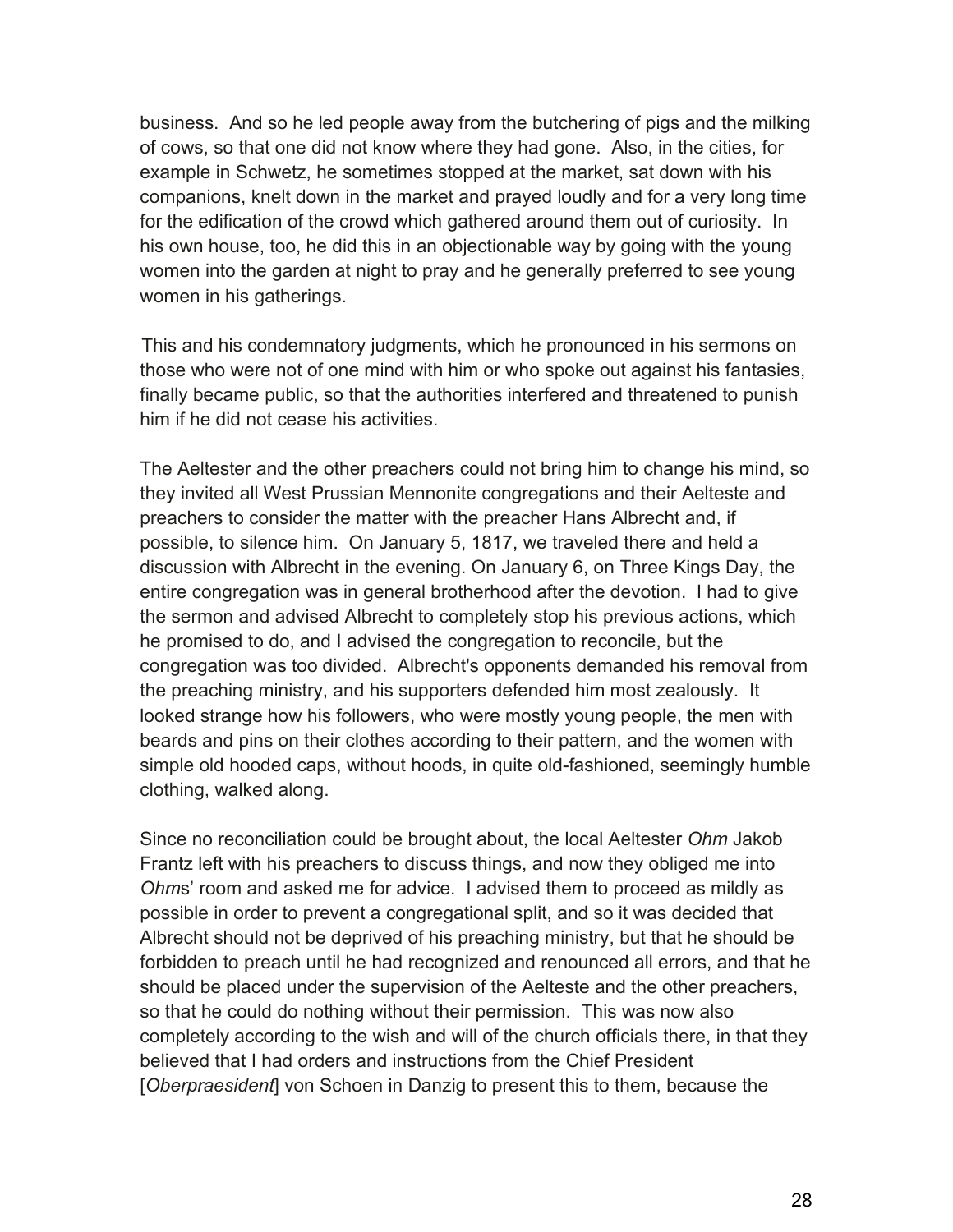regional council there had said that the Chief President had ordered the chief Aeltester Donner to order Albrecht to be silent. However, I never received this order. Now we went back to the church, and as I presented the resolution, the whole congregation was satisfied with it.

Albrecht remained quiet for some time, but began to hold his prayer meetings again, and since the Aelteste and the other preachers referred him to our decision and his followers grew cold over time. Eventually his listeners dwindled and he was not reaccepted as a preacher again, because of his ungodly lifestyle. He finally died in complete seclusion, whereupon complete reconciliation took place and peace and love were restored in the local community.

During this time, namely in the years 1816 and 1817, a threatening cloud hung over the Mennonite congregations in Prussia, by which the enemies of the Mennonites intended nothing less than to undermine or remove our freedom from military service. The matter began when a degenerate, evil-minded Mennonite in Elbing by the name of David von Riesen had made his fortune through wicked living, and his creditors wanted to have him imprisoned. He escaped from this, and after he had spent some time on the Polish border, he volunteered as a soldier in 1815, took part in the campaign in France, and after the end of the campaign returned to Elbing where he wanted to be accepted as a member of the Mennonite congregation again without leaving the military. Because this congregation refused his request, he sued them before the magistrate in Elbing. To answer this complaint, I had to make the draft at the request of the Elbing Mennonite Church Council. Riesen then complained to the Royal government in Danzig. The government issued a written threat with the order that the congregation in Elbing should immediately accept D. v. R., and if this did not happen, the Aeltester, the preachers and the leaders would be investigated and punished by the Royal High Court for disobedience against the demands of the state. The Elbing Mennonite Church Board demanded that all Mennonite congregations take up the matter and that I, in particular, should take the lead. The issue was unavoidable and so I reluctantly agreed to this, and so at a meeting in Koezelitzky the Aeltester Abr. Regehr of Heubuden and I and the Aeltester Abraham Wiebe of Tiegenhagen were appointed to support the Elbing congregation.

The Higher Regional Court in West Prussia disagreed with the government in Danzig and submitted its findings in a lengthy essay to the Royal Ministry of Justice in Berlin, stating that it did not find the Mennonite congregation in Elbing and its leader liable to prosecution.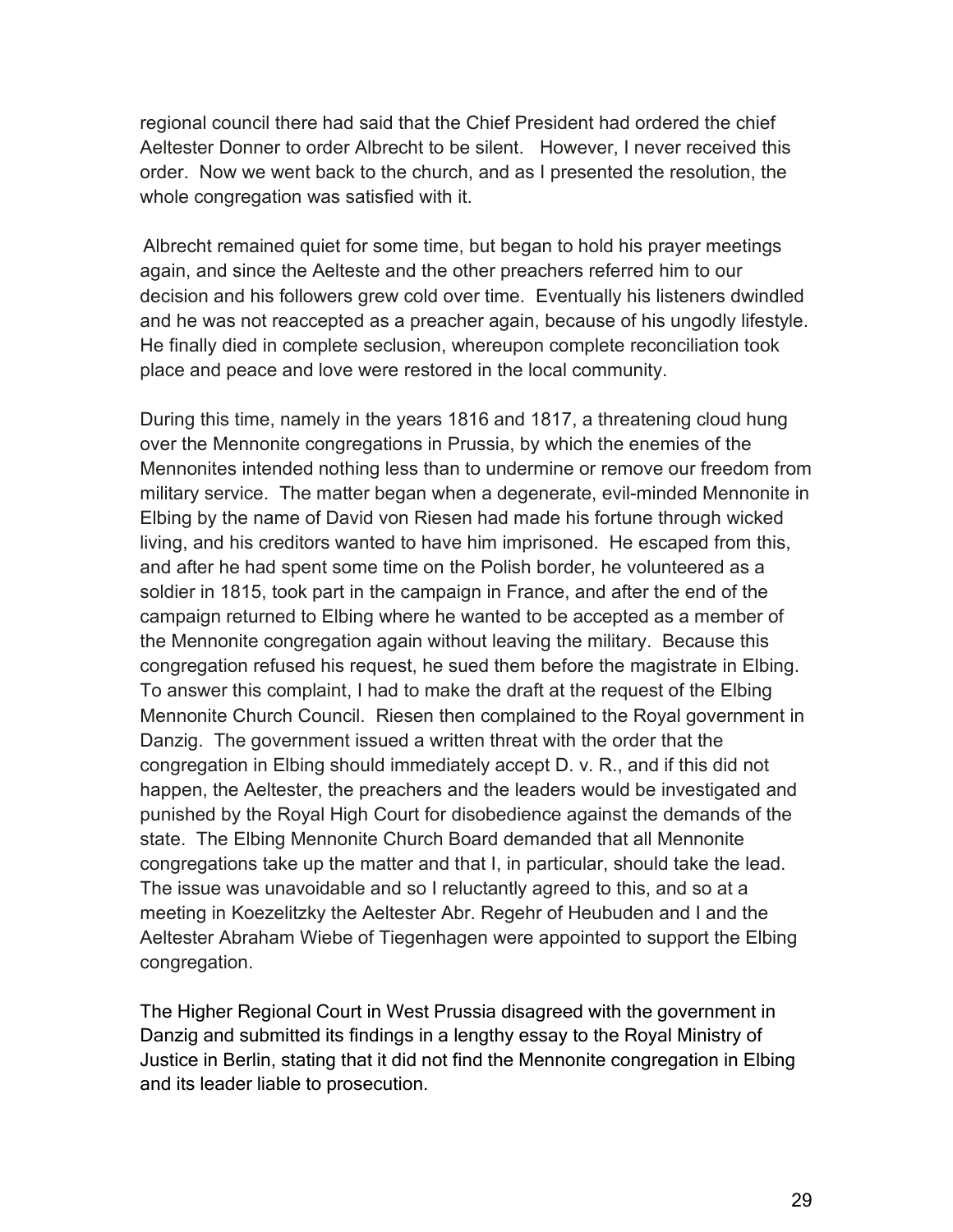This Ministry and the Ministry of the Interior rejected these views and wrote a threatening order to the Mennonite congregation in Elbing to accept the D. v. R. immediately, otherwise the Aeltester and the leaders should be investigated and severely punished as criminals against the order of the state. Thereupon I drafted an urgent letter to the Ministry of Justice, which was signed in the Elbing Church Council, by Abr. Regehr, myself and Abraham Wiebe, and sent on May 4. However, without answering this, the said ministries gave the order to the Higher Regional Court at Marienwerder: to initiate a criminal investigation against the Elbing church congregation and, after completion, to send the files to them, so that in the case of a possible persistent refusal to accept the D. v. R., punishment could be decreed. The Higher Regional Court organized this investigation in Elbing, through a legal adviser from Berlin named Boltzenthal, on June 21 and the 3 following days. Aeltester Jakob Kroeker, preacher Heinrich Hamm and Bern. v. Riesen, and deacon Jakob v. Riesen, were each questioned by the investigators in private on the same day. At the request of these four, I also came to Elbing with Abr. Regehr and Abraham Wiebe, and since the Inspector demanded printed documents of our creed from me. Kroeker, on my advice "Cornelius Ries' *Glaubenslehre*" was handed over to him, and so also our Privilegium and other Cabinet decrees. Before the final date, the Inspector asked the Higher Regional Court whether the three Aeltester Abr. Regehr, Johann Donner and Abraham Wiebe, who were also signed in the presentation of May 4, should also be called for examination, whereupon they were also taken with us in Elbing, September 11, 12 and 13. On the 22nd the Inspector re-read the declarations against us, with the warning that if we persisted, we would have to expect serious punishment, and since we remained determined, we were offered councilors who wanted to defend our cause and were very willing, half a dozen of whom appeared. We declined their help, however, with the explanation that since it was our beliefs that were at stake here and since it was a matter of our freedom of faith and conscience, we would know best how to defend it, whereupon the judicial commissars departed with scornful looks. Thereupon the Elbing City Court falsified the files, (by not including the enclosure of some articles from "Cornelius Ries' *Glaubenslehre*", our Privilegium, and the Cabinet Order of November 24, 1803) and sent them off to Berlin.

Now several months passed in anxious expectation, until finally, at the beginning of March 1818, our fear was transformed into joy. Through a benefactor, I secretly received a copy of the decision of the Criminal Senate of the Court of Appeals in Berlin of January 24, 1818, which had already been issued to the Higher Regional Court of West Prussia and which absolved us from the acceptance of D. v. R. and all legal costs and did complete justice to our